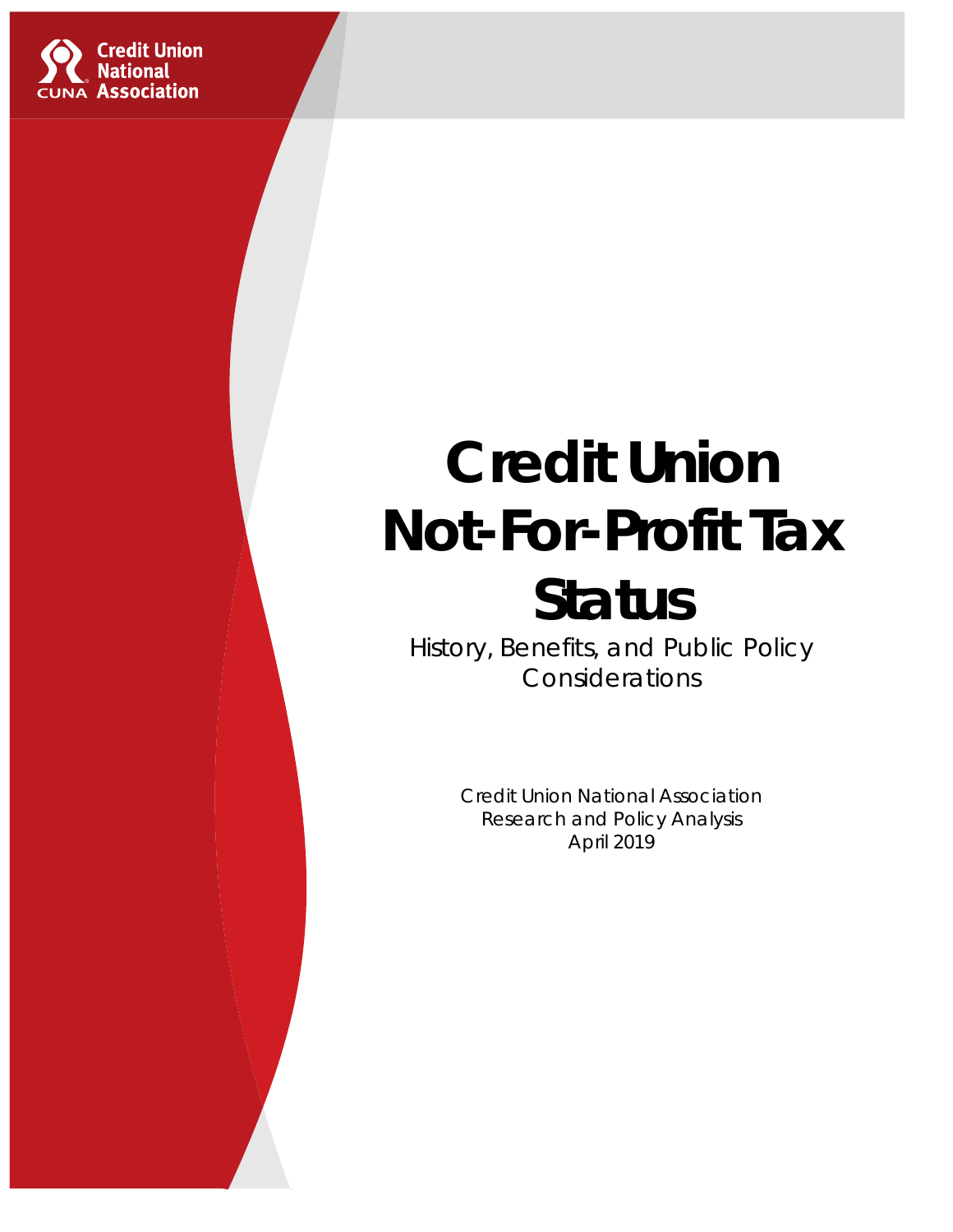

#### EXECUTIVE SUMMARY

Maintaining the credit union federal income tax status is critically important to the survival of the nation's nearly 5,500 credit unions which now report a total of approximately 115 million memberships. A change in credit unions' tax status threatens both and would also result in the loss of significant indirect benefits that accrue to society.

The analysis presented in this report reveals that the tax treatment conveyed on credit unions roughly 100 years ago continues to serve the purpose for which it was created and is one of the best investments that the government makes in its citizens. Credit unions provide substantial benefits to their members and indirect benefits to nonmembers. In 2018 alone, these benefits – which accrued to both directly to members and indirectly to bank customers – totaled more than \$16 billion. Additionally, the dollar amount of these benefits greatly exceeds the loss in federal revenue estimated by the Joint Committee on Taxation to be \$1.8 billion in 2018—that would result from imposing new federal income taxes on credit unions.

Credit unions are taxed differently – by design. It is the unique cooperative structure of credit unions that generates member benefits. Credit unions are not-for-profit institutions meaning there are no stockholders demanding a market rate of return on their investment. So, credit union earnings are passed along to member-owners, not a small group of wealthy outside investors. Volunteer directors and credit union executives that are compensated fairly are hallmarks of the cooperative structure that boosts these member benefits.

While credit unions don't pay federal income tax, they do pay other federal, state, and local taxes; collectively credit unions pay nearly \$20 billion in taxes annually. Imposing new taxes on credit unions would threaten the provision of the benefits they provide members and nonmembers. Ultimately, it would mean trading off small gains in tax revenue for increased risk in credit unions and a reduction in consumers' financial choices. Many larger credit unions would likely convert charters and operate as banks and many smaller credit unions would likely be forced to merge or simply go out of business. Imposing new taxes on credit unions would thus cost credit union members and the economy as a whole far more than the amount of additional dollars they would be paying in taxes.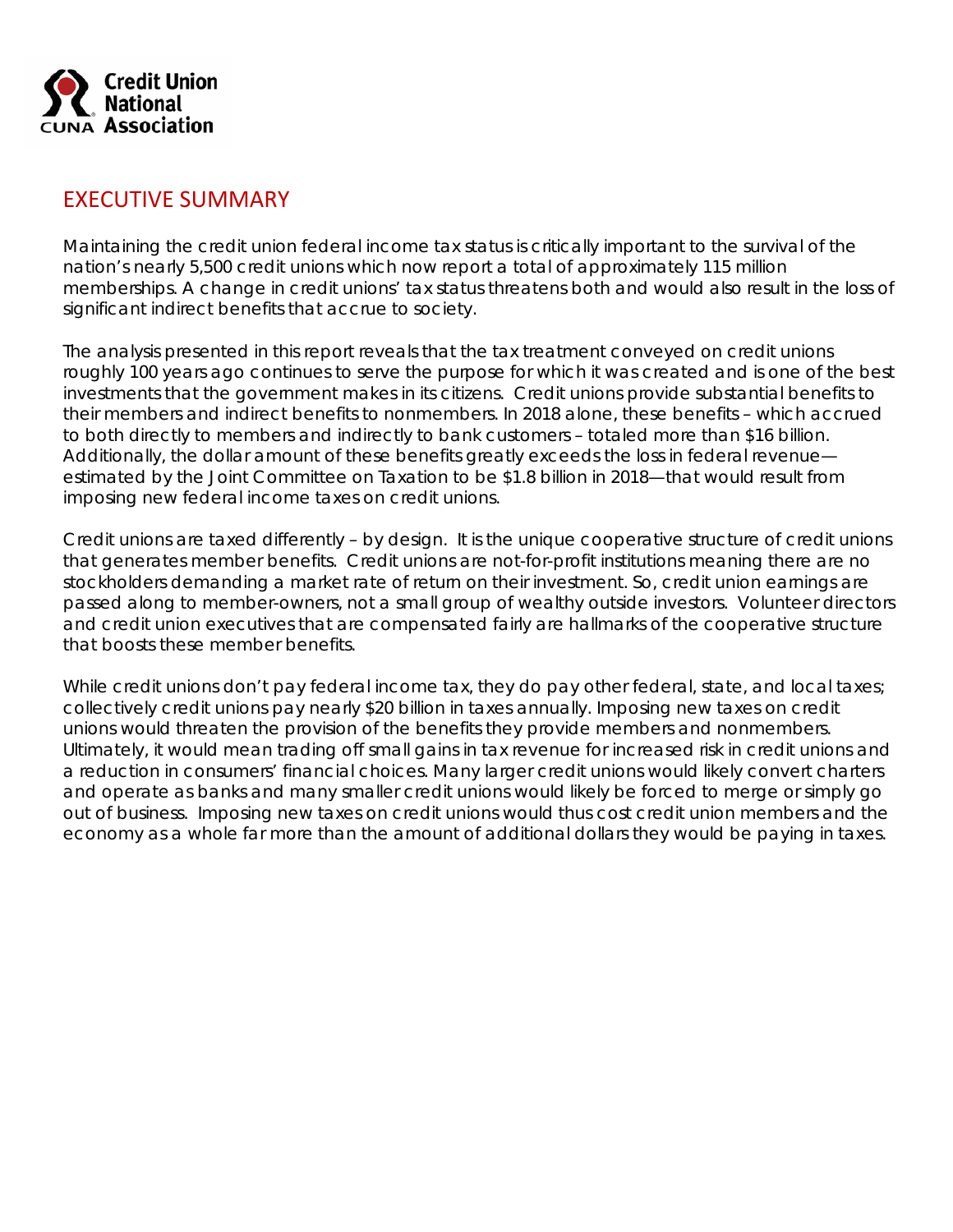

## U.S. Credit Union Overview

Credit unions are member-owned, democratically governed, not-for-profit cooperative financial institutions generally managed by volunteer boards of directors with a specified mission of promoting thrift and providing access to credit for provident purposes to their members, especially those of modest means.<sup>1</sup> They were established at the federal level during the Great Depression but existed in many states as far back as 1908. Their inception was driven by a demand for access to basic financial services—loans and savings. Credit unions were established to provide an alternative to the for-profit banking sector—since credit unions are controlled by members—and to promote members' best interests.

At year-end 2018, there were nearly 5,500 credit unions in the United States – 61% federallychartered and 39% state chartered. Credit unions controlled \$1.5 trillion in total assets and collectively reported a total of roughly 115 million memberships.

Credit unions, like banking institutions, have experienced significant consolidation over the past several decades. In 1998, there were 11,392 credit unions and 10,484 banking institutions in the U.S. By 2018, those numbers had declined by more than half to 5,489 credit unions and 5,414 banking institutions.

Most of the decline in both industries occurred as smaller entities merged operations into larger institutions to achieve greater scale economies, improve service offerings, and expand geographic footprints. However, over the past decade nearly 20% of the decline in the number of banking institutions can be traced to bank failures. By contrast, among credit unions, which tend to be much more conservatively managed than banking institutions, only about 7% of the decline resulted from involuntary liquidation or assisted merger.



Despite significant consolidation, credit unions remain relatively small, locally-controlled institutions. The typical credit union reports \$33 million in total assets and is almost seven times smaller than the

<sup>1 14</sup> USC 12 § 1751. U.S. banking institutions, in contrast, are almost exclusively for-profit, stockholder-owned institutions managed by boards that are compensated.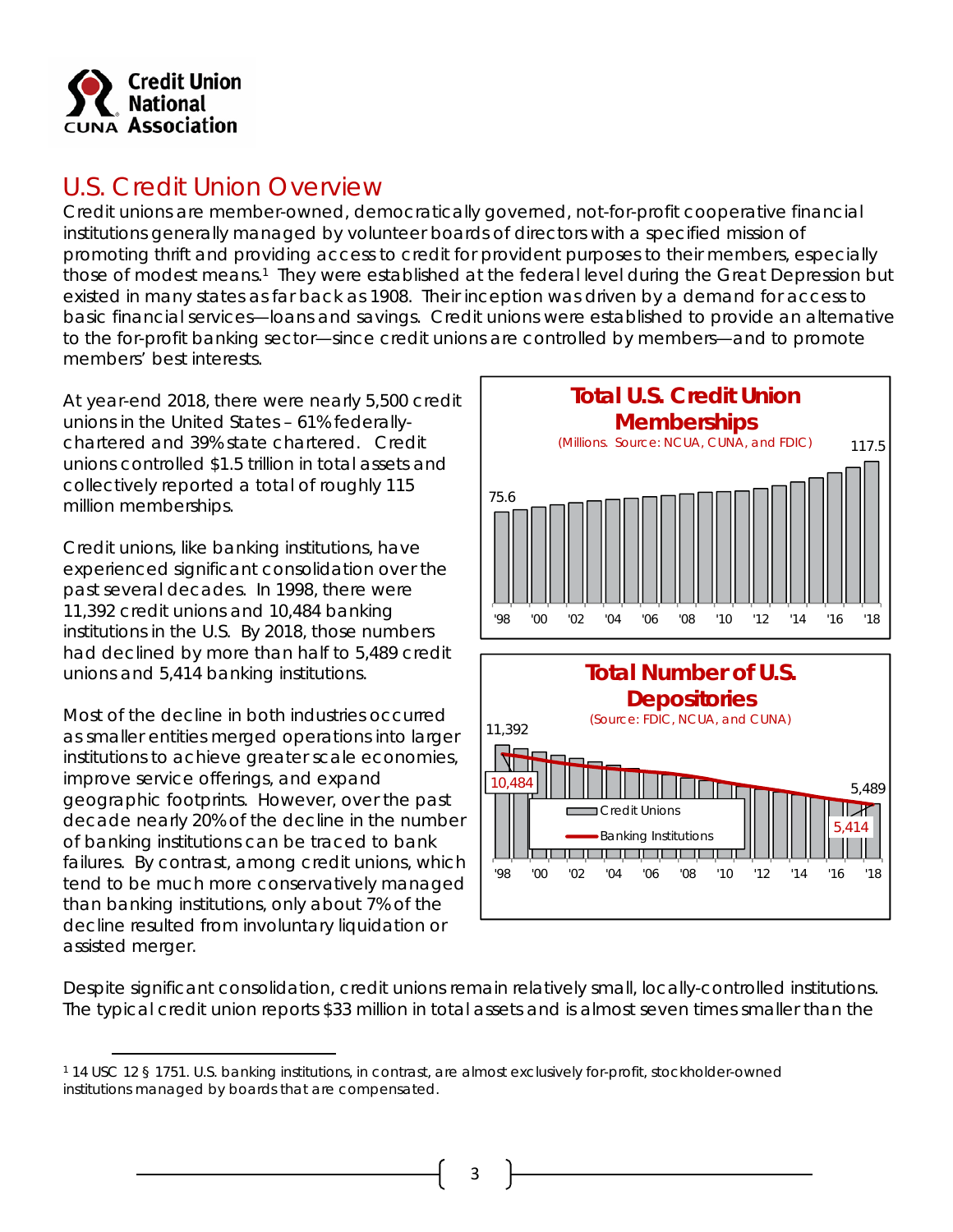

typical banking institution (which reports \$223 million in total assets).2 The average credit union size (adding up total assets and dividing by the number of institutions) is \$268 million, while the average bank asset size is \$3.3 billion (i.e., \$3,331 million). Overall, approximately 40% of credit unions are operated by five or fewer full-time equivalent employees.

Although credit union memberships and total assets have been growing, banking institutions continue to dominate the depository market. It has taken 110 years for credit unions to grow to a total of \$1.5 trillion in assets. By contrast, U.S. banking institution assets grew by \$1.9 trillion in the past three years alone. Today, the banking industry collectively controls \$18.0 trillion in total assets, 12.3 times the size of the credit union industry. At year-end 2018, the biggest three banking institutions (J.P. Morgan Chase Bank, Bank of America and Wells Fargo Bank) were each individually larger than the combined assets of all 5,489 credit unions, and a fourth bank (Citibank) was essentially the same size as the entire credit union industry.

Overall, credit union assets are equal to 7% of total depository institution assets. Credit unions' market share increased very little since 1992, when it was 6%. On the other hand, the market share of the largest 100 U.S. banks has increased from 41% in 1992 to 75% at the end of 2018.

It is interesting to note that while credit union market share of total depository institution assets has risen by only one percentage point, credit union memberships as a percent of the population has increased significantly faster (from 26% in 1995 to 34% in 2018).



## Credit Union Tax Status Historical Perspective

Congress conveyed an exemption from federal income tax to state and federally chartered credit unions because of their ownership structure and special mission. Credit unions are member-owned, democratically governed, not-for-profit cooperative financial institutions generally managed by volunteer boards of directors with a specified mission of promoting thrift and providing access to credit for provident purposes to their members, especially those of modest means.3 Through the enactment of the Federal Credit Union Act and the credit union tax exemption, as well as enabling legislation in 47 states, Congress and the states have sanctioned and encouraged the development of a dual-charter credit union system that allows credit unions to be chartered by the federal government through the National Credit Union Administration (NCUA) or by state governments. This

<sup>&</sup>lt;sup>2</sup> "Typical" is here defined as the median asset size – obtained by sorting all institutions from largest asset size to smallest asset size and identifying the midpoint asset value. Only 4% of U.S. banks are smaller than the \$33 million median size credit union.

<sup>3 14</sup> USC 12 § 1751.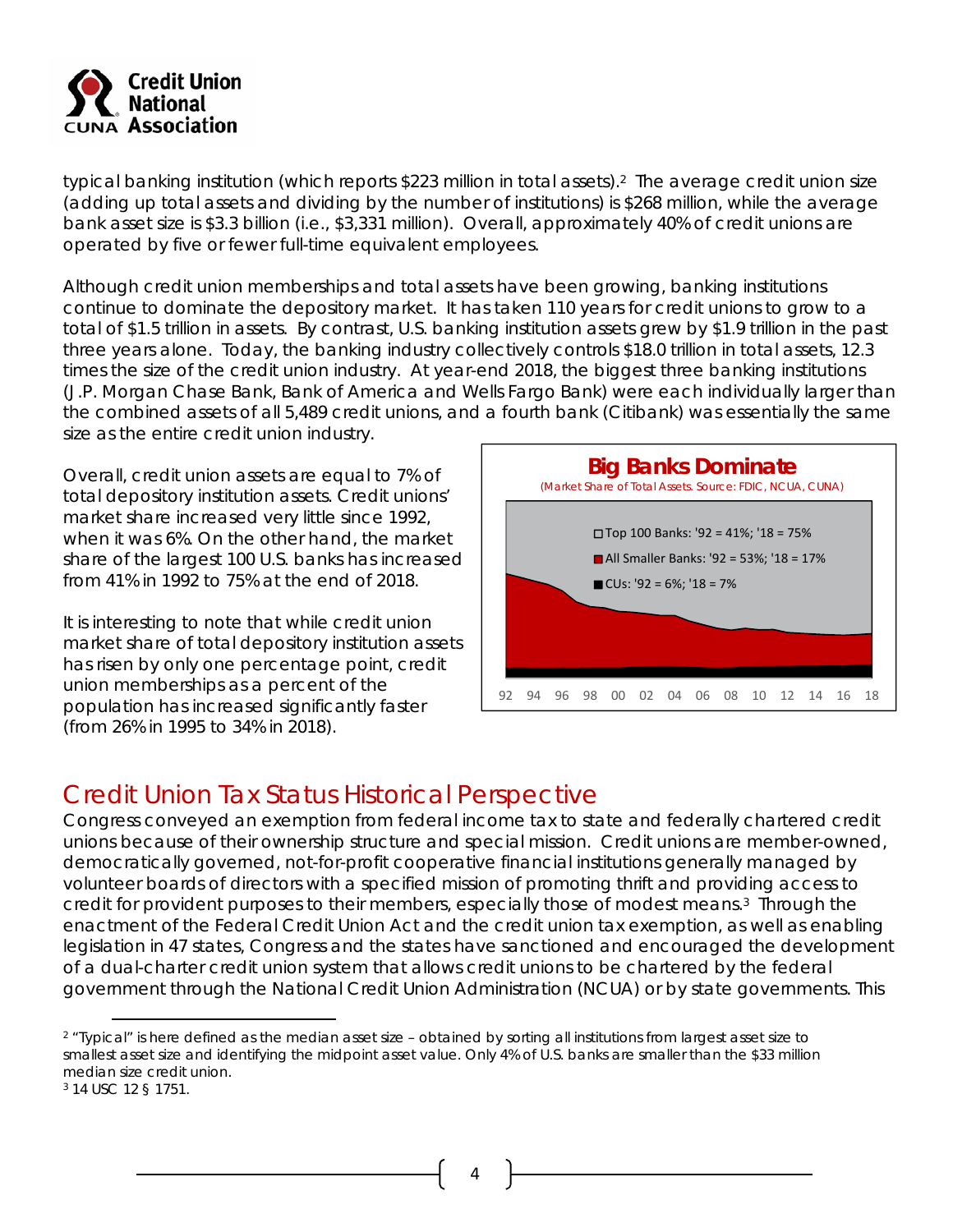

system is comprised of financial institutions that are owned by member-depositors and accessible to all as an alternative to the investor-owned, for-profit banking system.

Credit unions have been exempt from federal taxation since the earliest days of the tax code.<sup>4</sup> Credit unions' exemption from federal income tax has been conveyed to support and sustain a system of cooperative financial services in the United States.

As the years have passed, the financial services sector has developed and the entities providing financial services, including credit unions, have evolved. Some have suggested that with the evolution of expanded services offered by credit unions they have become simply untaxed banks. That position ignores the very real differences that distinguish investor-owned and cooperative firms. The fact of the matter is that even though credit union services have evolved their structure and mission have remained the same. The next section will examine the credit union difference—i.e., credit unions' structure and how it generates benefits.

# The Credit Union Difference

Precisely because of their cooperative structure, credit unions behave differently from investorowned financial institutions and that difference in behavior produces substantial benefits to the nation's millions of credit union members, to non-members, and the economy as a whole.

Two features of the cooperative structure are crucial in generating substantial benefits to society: their total focus on member value and service; and their tendency for risk aversion. Because of credit unions' strong member focus, driven by their democratic governance structure, credit unions have every incentive to not only "pass on," but also to leverage the benefits of the tax exemption rather than diverting it in some form of expense preference.<sup>5</sup>

<sup>4</sup> Credit unions were first made tax exempt in 1917 through a ruling by the United States Attorney General. The ruling noted that, "On examination of the purpose and object of such association(s), it appears that they are substantively identical with domestic building and loan associations or cooperative banks 'organized and operated for mutual purpose and without profit' [quoting from the 1916 statute]. It is to be presumed that the Congress intended that the general terms used in Section 11 should be construed as not to lead to injustice, oppression, or an absurd consequence." This served as the basis for the exemption of state-chartered credit unions from federal income tax. Federally chartered credit unions were made exempt from federal income tax in 1937. In 1951, mutual savings banks lost their tax exemption because they were deemed to have lost their mutuality, but credit unions retained their tax exemption because, as is the case today, they hold firm to their mutuality and cooperative principles.

<sup>5 &</sup>quot;Expense preference" refers to managerial behavior that places the preferences of managers (inflated salaries and benefits, perquisites, lavish offices, etc.) ahead of the otherwise recognized goals of the firm. In an investor owned firm, expense preference behavior would result in sacrificing profit (investor value) for managerial preferences. For tax-exempt credit unions, expense preference behavior would imply providing excessive managerial emoluments, rather than using or leveraging the tax exemption for the benefit of members. There is NO evidence of expense preference resulting from the tax exemption. Banks and credit unions both reflect expense-to-asset ratios of 3.1% (even though banks are substantially larger than credit unions) and the credit union capital ratio which averaged 11.1% at year-end 2018 is essentially equal to the 11.2% bank average. Also, as noted elsewhere in this report, compensation comparisons between banks and credit unions show lower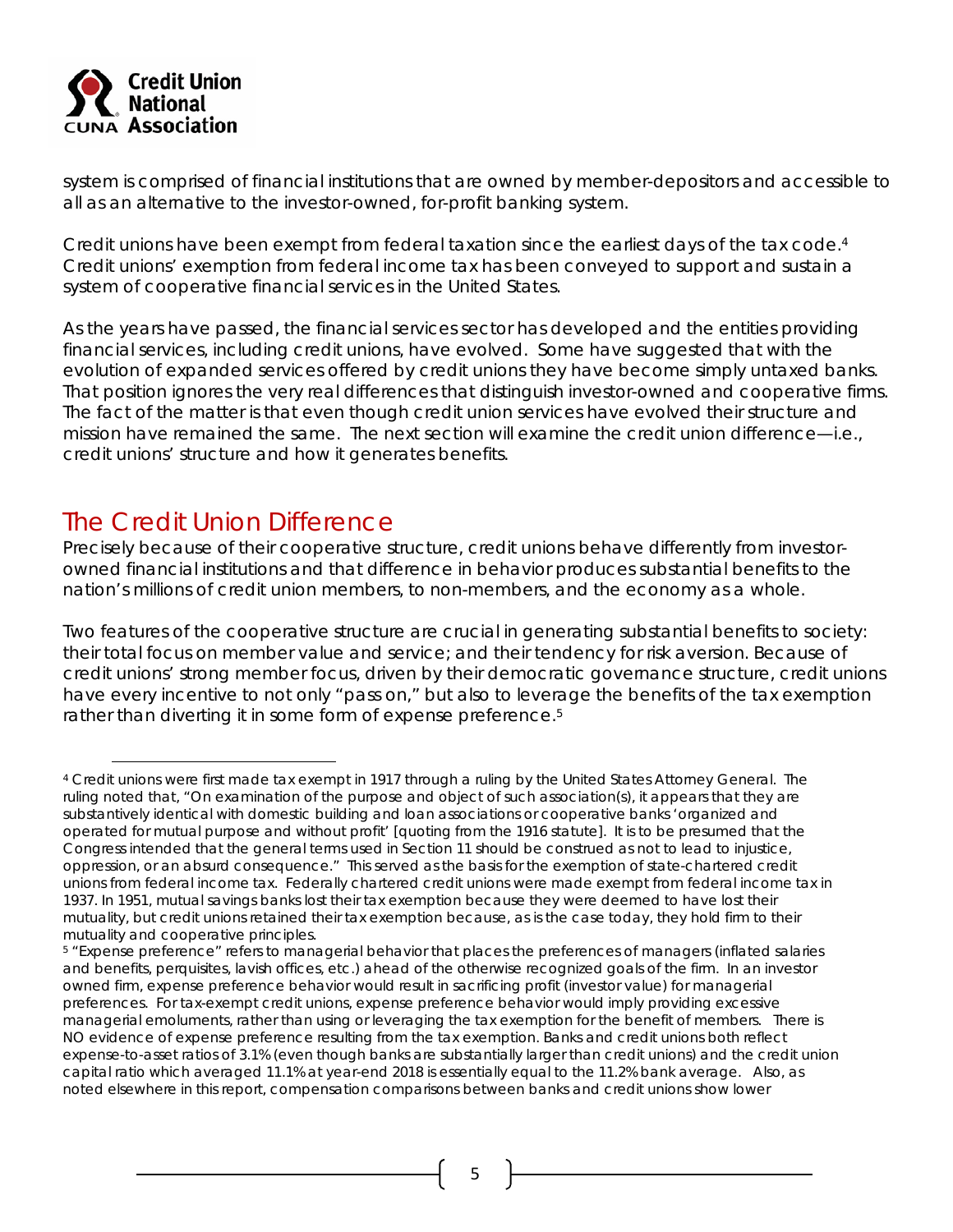

The cooperative structure also discourages excessive risk taking by credit unions. Because they take on less risk, credit unions tend to be less affected by the business cycle and can therefore serve as an important counter cyclical economic force in local markets, softening the blow of economic downturns in local economies. In addition, credit unions' member focus and the absence of a strong profit motive allow them to offer significant advantages to their members of modest means.

#### **Credit Union Executive Compensation Discourages Excessive Risk Taking and Encourages Focus on Member Value**

Recent research points to the difference in executive compensation structure between credit unions and banks as a factor that contributes to credit unions taking on less risk and focusing on member value.<sup>6</sup> This research shows that credit union executives receive significantly less performance-based incentives relative to bank executives. Indeed, among a sample of credit unions and publicly traded banks with under \$3 billion in assets, approximately 30% of bank CEO compensation consisted of performance-based incentives versus only 10% of credit union executive compensation. This can have important consequences for consumers. For example, research shows that if compensation relies too heavily on measured performance, it can lead to excessive risk-taking and unethical behavior. Significantly, these "high powered" executive compensation packages used at banks are also associated with crowding out intrinsic motivation, stifling creativity, and negatively affecting corporate social performance. "Low-powered" compensation packages, on the other hand, such as those used at credit unions, align well with mission-driven, risk averse organizations focused on delivering value to members.

# Tax Status Costs and Benefits

In addition to nonquantifiable benefits—such as financial education, unique products and services like prize-linked savings, and participation in democratic elections for board members—credit unions confer significant financial benefits on their members and the rest of society. These benefits far exceed the credit union tax expenditure (i.e., the total amount that credit unions would pay in federal taxes if credit union income were taxed).

The Joint Committee on Taxation (JCT) recently estimated that the credit union "tax expenditure"



totaled \$1.8 billion in 2018 and will average \$1.95 billion over the four years between 2018 and 2021. Significantly, the 2017 Tax Cut and Jobs Act (TCJA) caused these estimated tax expenditures to decline by nearly 40% annually compared to levels assumed using pre-TCJA tax rates.

The value of the credit union tax expenditure pales in comparison to the tax reductions enjoyed by

 compensation for credit union senior executives at similar sized institutions when data on bank stock options and other compensation is considered.

<sup>6</sup> van Rijn, Jordan, "Executive Compensation at Credit Unions versus Banks: The Pitfalls of Performance-Base Pay," *Cooperative Business Journal*, Forthcoming.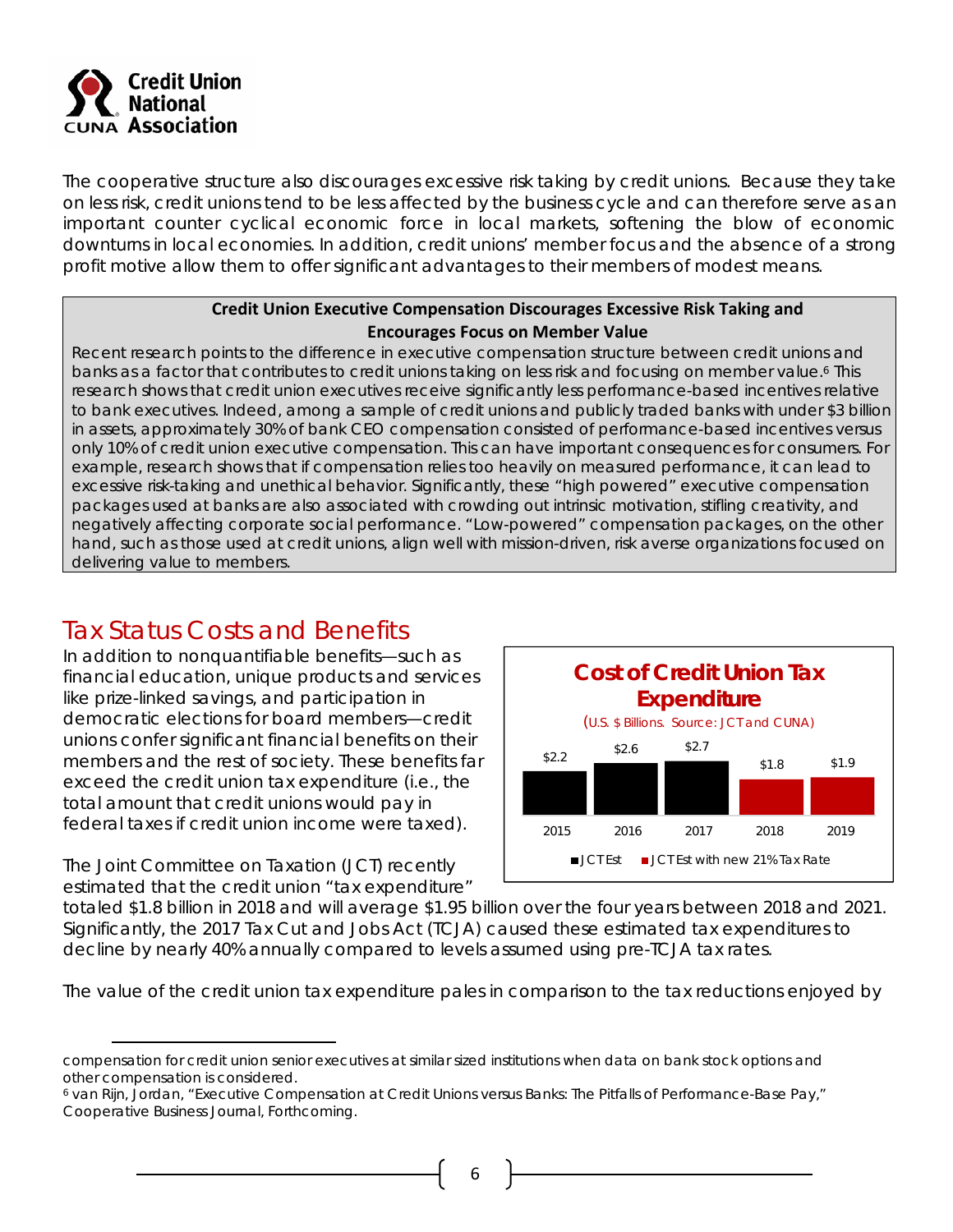

| 2018 Credit Union & Bank Pricing Profiles  |                   |              |                  |  |  |  |  |
|--------------------------------------------|-------------------|--------------|------------------|--|--|--|--|
|                                            | Average Rate at   | Average Rate | Rate Difference  |  |  |  |  |
| <b>Loan Products</b>                       | Credit Unions (%) | at Banks (%) | vs. Banks $(\%)$ |  |  |  |  |
| 60-month new car (A paper)                 | 3.63              | 4.67         | $-1.03$          |  |  |  |  |
| 48-month used car (A paper)                | 3.76              | 4.99         | $-1.23$          |  |  |  |  |
| Unsecured loan (A paper)                   | 9.36              | 9.91         | $-0.55$          |  |  |  |  |
| 5-year adjustable rate 1st mortgage, 0 pts | 4.17              | 4.37         | $-0.20$          |  |  |  |  |
| 15-year fixed rate 1st mortgage, 0 pts     | 4.52              | 4.54         | $-0.02$          |  |  |  |  |
| 30-year fixed rate 1st mortgage, 0 pts     | 4.97              | 4.96         | 0.01             |  |  |  |  |
| Home equity / 2nd mtg, 80% LTV 0 pts       | 5.33              | 6.22         | $-0.89$          |  |  |  |  |
| Credit card - rewards                      | 11.34             | 15.03        | $-3.69$          |  |  |  |  |
| Credit card - platinum                     | 10.12             | 13.70        | $-3.58$          |  |  |  |  |
| <b>Savings Products</b>                    |                   |              |                  |  |  |  |  |
| Regular savings, \$1,000 balance           | 0.18              | 0.12         | 0.07             |  |  |  |  |
| Share draft checking, \$5,000 balance      | 0.13              | 0.09         | 0.04             |  |  |  |  |
| Money market accounts                      | 0.37              | 0.16         | 0.22             |  |  |  |  |
| 1 Year certificate \$10,000 balance        | 1.40              | 0.74         | 0.66             |  |  |  |  |
| Retirement (IRA) accounts                  | 0.89              | 0.45         | 0.44             |  |  |  |  |
| Fee Income                                 |                   |              |                  |  |  |  |  |
| Share draft checking, NSF fee              | \$28.36           | \$31.24      | $-$ \$2.88       |  |  |  |  |
| Credit cards, late fee                     | \$24.56           | \$34.18      | $-$ \$9.62       |  |  |  |  |
| Mortgages, closing costs                   | \$1,151           | \$1,361      | $-$210$          |  |  |  |  |

commercial banks via the TCJA. For example, while the credit union tax expenditure was approximately \$1.8 billion in 2018, lower tax rates have reduced the tax burden on U.S. banks by nearly \$30 billion<sup>7</sup> – and the reduction of the top rate to 21% is a permanent fixture of the 2017 tax law changes.

While credit unions may not pay corporate income taxes, they directly pay employer taxes, excise taxes, and property taxes. Indeed, CUNA has estimated that in 2017 credit unions generated approximately \$12.2 billion in federal taxes and \$7.4 billion in state taxes. Additionally, credit union members pay personal income tax on both the proceeds distributed by credit unions and the interest the members earn. Indeed, credit unions members paid an estimated \$1.5 trillion in state and federal taxes in the most recent tax year.<sup>8</sup>





The direct and indirect financial benefits credit unions provide to both members and others far exceed those total, amounting to nearly \$16.5 billion in 2018 and over \$141 billion since 2007. The tax exemption is leveraged because credit unions do not pay dividends to stockholders, generally do not compensate their directors, and do not compensate senior executives as highly as banks do when stock options and other compensation are taken into consideration. This translates into direct benefits to their members in the form of lower fees, lower rates on loans, and higher yields on deposits than those available at other financial institutions.

<sup>&</sup>lt;sup>7</sup> Federal Deposit Insurance Corporation. FDIC Quarterly Banking Profile. February 21st, 2019.

<sup>8</sup> Because of the 2017 Tax Cut and Jobs Act (TCJA), the share of income individual members will pay as taxes could be higher than what banks will pay given that the TCJA lowered the top corporate rate to 21% while the top income tax rate for individuals is 37%.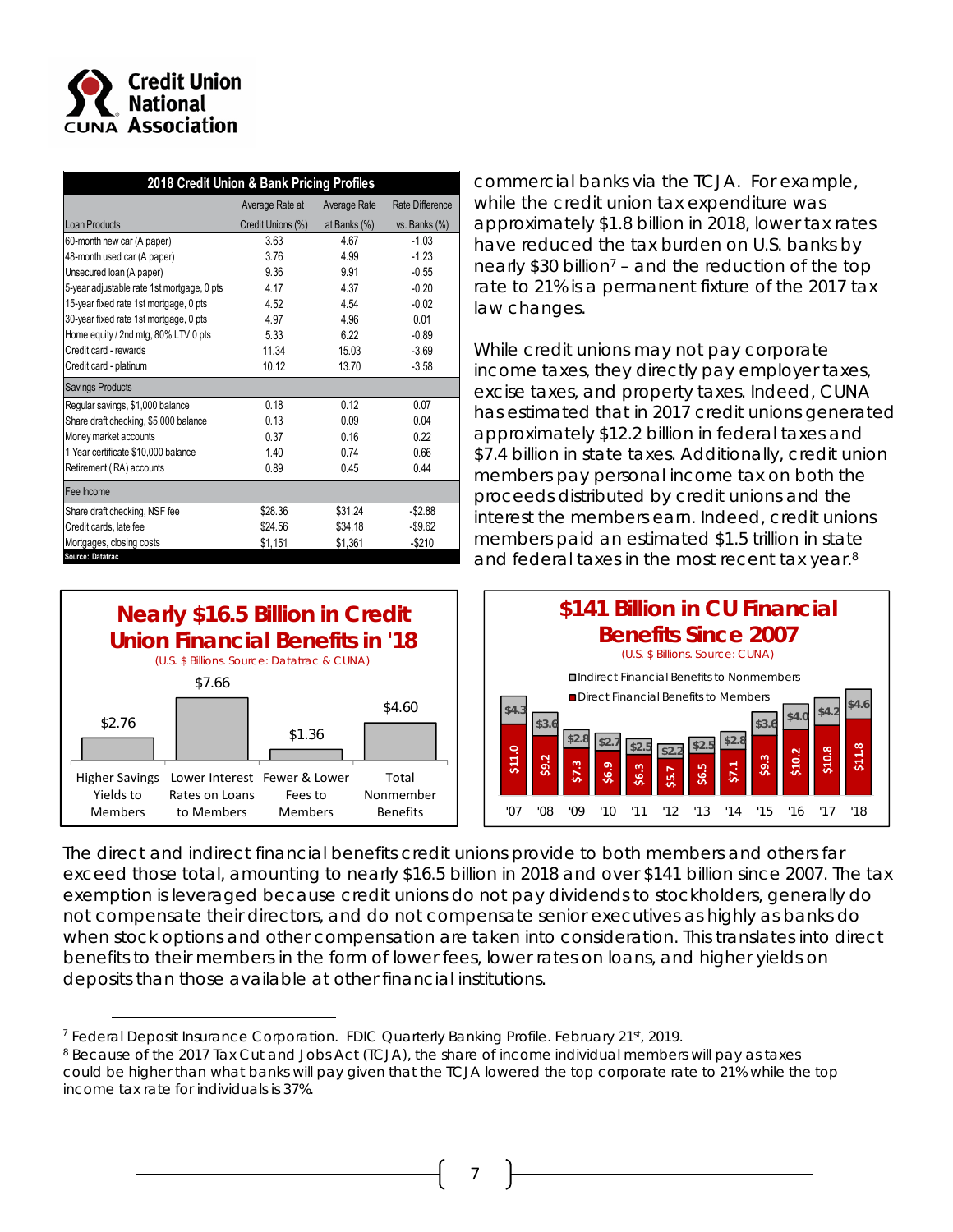

Applying rate differentials from third party sources to the volumes of various loan and deposit accounts at credit unions and applying fee differentials to credit union non-interest income, allows calculation of the total amount that members benefit from using credit unions versus banks. In 2018, CUNA calculated that the nation's credit unions delivered direct financial benefits to members totaling \$11.8 billion and since 2007, those financial benefits have totaled \$101.8 billion.<sup>9,10</sup>

Furthermore, several independent researchers have found that credit unions have a moderating influence on bank pricing: raising bank deposit interest rates and lowering bank loan rates.11 Based on this research, CUNA estimates that bank customers saved \$4.6 billion in 2018 from more favorable bank pricing arising from the presence of credit unions in their local markets. Since 2007, those nonmember financial benefits have totaled approximately \$39.4 billion.

It could be reasonably argued that if U.S. banks were structured like credit unions the \$951 billion banks paid in shareholder dividends to a small number of stockholders over the past decade would have instead been paid to millions of small depositors.

In addition to the benefits credit unions provide member and nonmembers, they have a positive impact on the economy as a whole. Indeed, CUNA has calculated that in 2017 credit unions contributed \$121 billion in value added or economic activity to the U.S. economy.12

<sup>&</sup>lt;sup>9</sup> Note: Appendix IA contains a detailed state-by-state listing of estimated total financial benefits credit unions delivered to their members, nonmembers benefits, and the total public benefit in 2018. Appendix IB contains a detailed state-by-state listing of long-run total benefits and a breakdown of 2018 benefits by source.

<sup>&</sup>lt;sup>10</sup> Until recently, the federal funds rate has been compressed near zero, resulting in less room for typical differences between credit union and other rates. As market interest rates rise, the combined credit union member and non-member benefits are likely to increase.

<sup>11</sup> Robert J Tokle, *The Influence of Credit Unions on Bank CD Rate Payments in the US*, New York Economic Review, Fall 2005. Timothy H. Hannan, *The Influence of Credit Unions on the Rates Offered for Retail Deposits by Banks and Thrift Institutions,* Federal Reserve Board of Governors, September 2002. Robert M. Feinberg, *The Competitive Role of Credit Unions in Small Local Financial Services Markets,* Review of Economics and Statistics, August 2001. Robert M. Feinberg, *The Effects of Credit Unions on Bank Rates in Local Consumer Lending Markets, Filene Research* Institute, 2001.<br><sup>12</sup> Using the IMPLAN model, which accounts for the direct and indirect economic impact of an industry, CUNA has

calculated the economic impact of the credit union industry. CUNA found that the 304,849 full-time equivalents employed by the credit union industry results in an additional 724,977 indirect and induced jobs, for a total of 1.03 million jobs. To put that number in context, that is roughly the population of Maine. The direct effects of credit union salaries and operating expenses add \$68 billion in direct economic output and \$124 billion in indirect and induced effect for a total economic impact of \$192 billion on the U.S. economy. Of this, \$121 billion is 'value added,' which can be thought of as the estimated increase in economic activity that results from the presence of credit unions.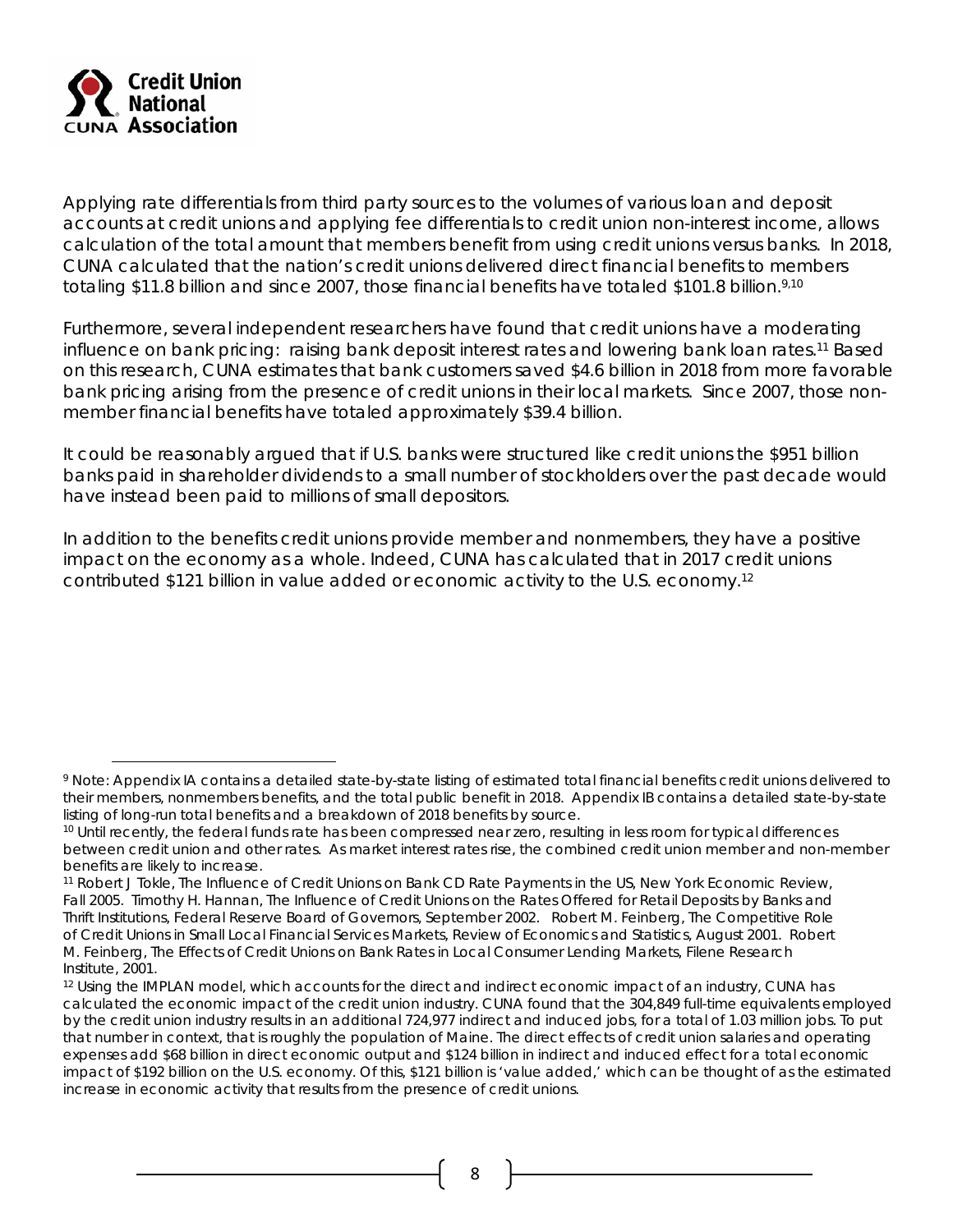

#### **The Impact of Taxes on the Australian Credit Union Industry**

In the mid-1990s Australian credit unions lost their tax-exempt status, resulting in increased credit union vulnerability and a significant reduction in profitability or return on assets (ROA).13 According to Gasparro et al. (2007), "this negatively impacted ROE, which has implications for the maintenance of capital adequacy and raising new capital."14 As a result, Australian credit unions were forced to introduce fees and account maintenance changes and ultimately, differentiation among financial institutions was reduced.

Burger et al. (1991) examined an earlier episode of credit union taxation in Australia and similarly found that credit unions' net income fell and subsequently there was a fall in credit unions' capital-to-assets ratio.15 The authors also found that in the aftermath of the imposition of taxes, credit union mergers increased and there were fewer new credit unions and a higher failure rate among them.

While there are important differences in the Australian and U.S. banking systems, including a much less concentrated banking system in the U.S., the broad lessons from the Australian experience are still instructive. In sum, these suggest that imposing income taxes on credit unions could threaten members' benefits, increase credit union vulnerability, and ultimately reduce consumers' financial choices. Further, it is not inconceivable that if additional taxes are introduced many larger credit unions would likely convert charters and operate as banks and many smaller credit unions would be forced to merge or simply go out of business. Imposing new taxes on credit unions would thus cost credit union members and the economy as a whole substantially more than the amount of additional dollars credit unions would pay in additional taxes.

Further, credit unions also provide their members significant intangible benefits. As member-owned and governed institutions, credit unions focus on providing exceptional member (customer) service. The Chicago Booth/Kellogg School Financial Trust Index reports that trust in U.S. banks stands at roughly 40% whereas trust in U.S. credit unions was highest among all financial firms at 60%.<sup>16</sup> In a recent Consumer Reports, *Bank & Credit Union Buying Guide*, credit unions received among the highest marks for customer service that Consumer Reports has ever given an industry.17 This places competitive pressure on banks to follow suit and stands in stark contrast to the banking industry, which has paid \$243 billion in fines since the financial crisis.<sup>18</sup>

In the 21 years from 1985 to 2005, the *American Banker* newspaper published an annual survey of consumers of financial services and each year credit unions scored much higher than banks in customer service. Sessions at bank conferences with titles such as, "Emulating the Customer Service of Credit Unions" have been reported. This is just another way that the existence of a cooperative alternative to investor-owned banks has value not only for credit union members, but also for bank customers.

16 See http://www.financialtrustindex.org/resultswave24.htm

<sup>13</sup> Dominic Gasbarro, Phil Hancock, J. Kenton Zumwalt, *Impact of Taxation on Credit Unions in Australia,* Filene Research Institute, August 2007.

<sup>14</sup> Ibid., 41.

<sup>15</sup> Albert E. Burger and Gregory J. Lypny, *Taxation of Credit Unions,* Center for Credit Union Research, The University of Wisconsin-Madison, School of Business and Filene Research Institute, October 1991.

<sup>17</sup> See https://www.consumerreports.org/banks-credit-unions/choose-the-best-bank-for-you/

<sup>18</sup> Keefe, Bruyette and Woods.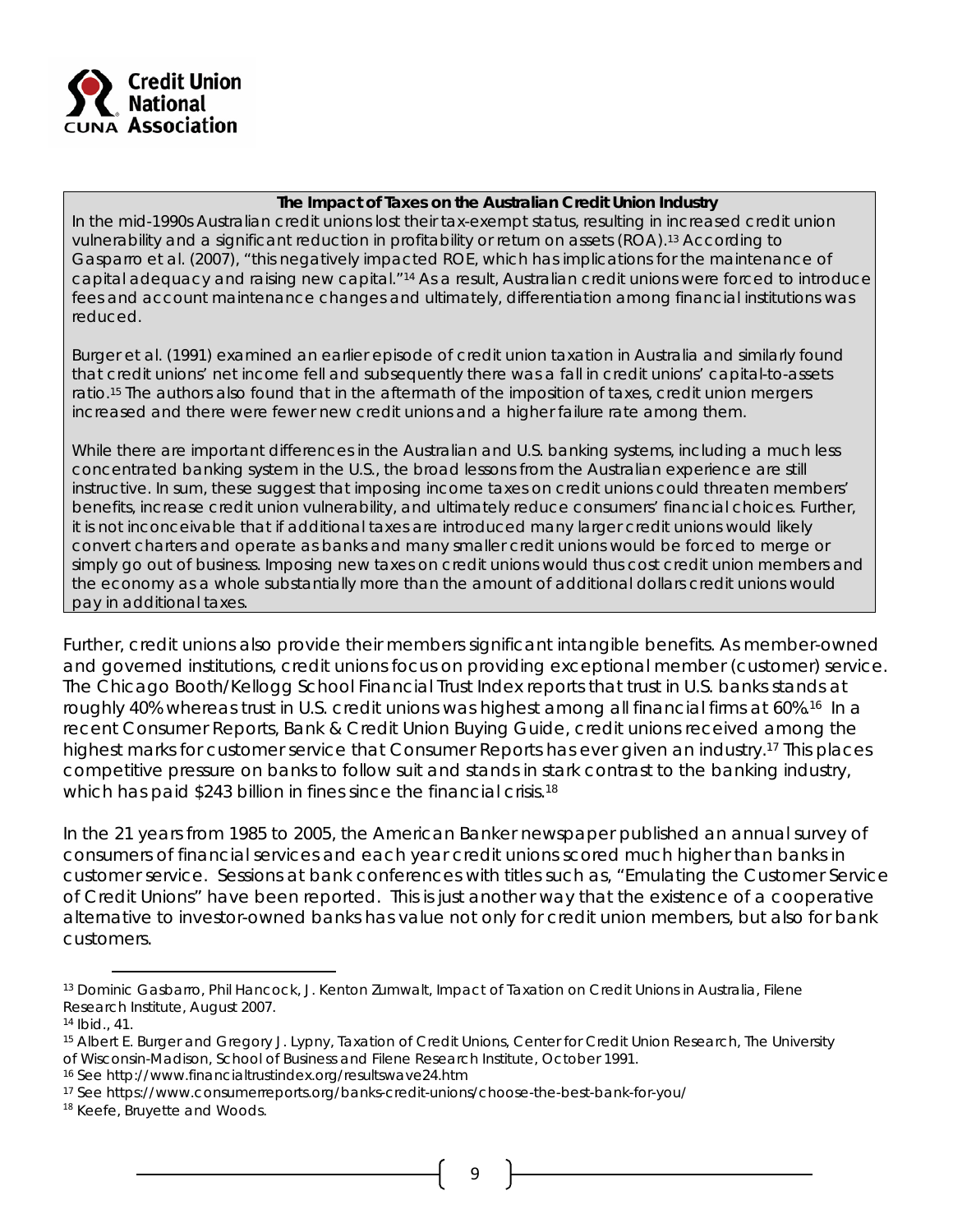

The incentives faced by credit union management—generally uncompensated volunteer boards, the absence of stock options for senior management and board members, the absence of pressure

from stockholders to maximize profits, and "low-powered" compensation packages induce management to eschew higher-risk, higher-return strategies.<sup>19</sup> As a result, credit union operations are less risky and subject to less volatility over the business cycle.

For example, between 2007 and 2018, the average annual net charge-off rate on credit union loans was 0.75%, with a standard deviation of 0.25%. By contrast, the similarly computed average at banks over the same period was 1.06%, with a much greater standard deviation of 0.78%.

History shows, that compared to credit unions, more and substantially larger banks fail during economic dislocations. Twice in recent history the bank insurance fund has operated in the red – while the credit union insurance fund has maintained a steady balance – even in difficult economic times.

Because of this lower-risk profile and fewer failures, credit unions generally continued





lending during the financial crisis while other financial institutions failed or had to curtail operations due to damaged balance sheets caused by excessive risk taking leading up to the crisis. For example, from June 2007—just prior to the onset of the financial crisis—to December 2018, small business loans at credit unions nearly tripled. By contrast, these loans at banks grew only 7% over the nearly 22-year period. Similarly, a study published by the Small Business Administration found "that credit unions are increasingly important sources of small business loans as a longer-run development and in response to fluctuations in small business loans at banks."<sup>20</sup>

This same commitment was evident in the mortgage lending arena. As the secondary market for residential mortgages collapsed in 2007, the amount of first mortgages originated by credit unions

<sup>19</sup> Edward J. Kane and Robert J. Hendershott, *The Federal Deposit Insurance Fund that Didn't Put a Bite on U.S. Taxpayers*, Journal of Banking and Finance, 20 (September 1996), pp. 1305-1327. Kane and Hendershott describe how the cooperative structure of credit unions presents credit union decision makers with incentives that are strikingly different from those faced by a for-profit financial institution, making it less feasible for credit union managers to benefit from high-risk strategies.

<sup>20</sup> James A. Wilcox, *The Increasing Importance of Credit Unions in Small Business Lending,* Office of Advocacy, Small Business Administration, September 2011. p v.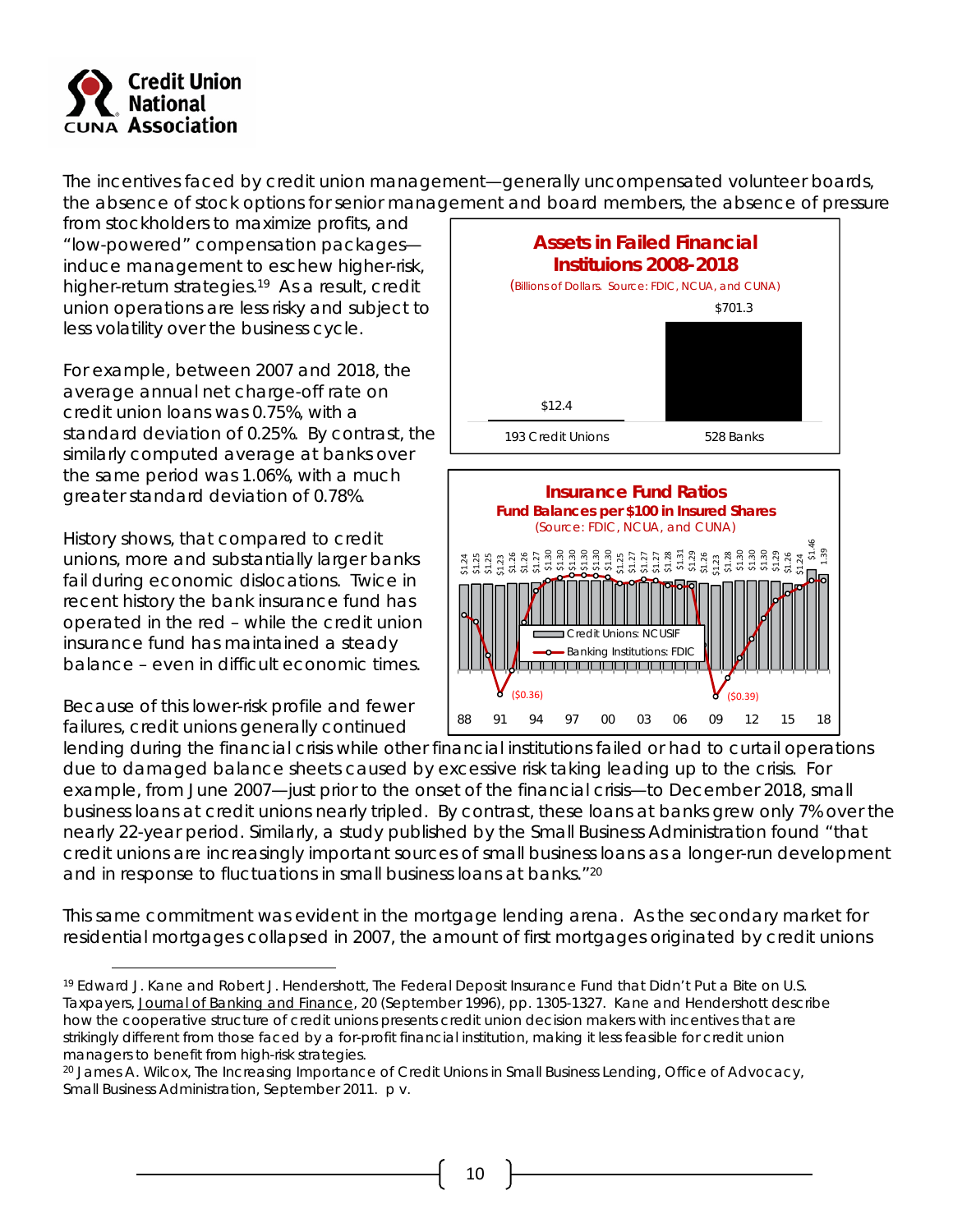

rose by 14% in 2007 and 29% in 2008. Ultimately, by fostering the continued existence of credit unions as a cooperative alternative in the market, the tax exemption supports this countercyclical lending role for credit unions.21

Credit unions offer full and fair service to all their members and credit union membership tends to be concentrated in the working class of Americans. Overall, 61% of credit union members who rely primarily on their credit union for financial services have incomes between \$25,000 and \$100,000. That compares to 54% of bank customers who report incomes in this category. Moreover, the Federal Reserve's *Survey of Consumer Finances* data shows that median bank customer net worth is 8% higher than median credit union customer net worth, and bank customer average net worth (\$698,000) is over two times higher than the net worth of the average credit union customer (\$310,000).22

Compared to other providers, credit unions offer services to lower-income members with less of a price markup than the markup on services offered to higher-income members. For example, a recent study found that the fees banks collect on an annual basis on lowbalance checking accounts (\$218) are nearly two and a half times what banks collect on high-balance accounts  $(\$90).^{23}$  By contrast, the fees credit unions collect on low-balance accounts (\$80) are significantly lower than those collected by banks on low-balance accounts and they are even less than what



banks collect on their high-balance accounts. In other words, consumers generally get better deals from credit unions than from banks and this is particularly true for lower-income members.

In addition to providing access to financial services, credit unions also endeavor to provide financial literacy education to their members and to encourage individual and family level thrift and saving. In 2018, nearly 90% of credit union members belong to a credit union that offers some form of financial education. Over two-thirds (68%) of credit union members belong to a credit union that offers financial literacy workshops. And one-in-five credit union members belong to a credit union that operates one or more in-school branches. Credit unions engage in this activity not just out of altruism, but also because it is in the best interest of the credit union to have members who are educated on how to best use the cooperative.

<sup>&</sup>lt;sup>21</sup> Appendix II contains state-by-state mortgage and business loan growth experience during the crisis and its aftermath<br><sup>22</sup> See https://www.federalreserve.gov/econres/scfindex.htm Data reported here represent an average surveys conducted by the Federal Reserve Bank between 2001 and 2006.

<sup>23</sup> Victor Stango and Jonathan Zinman, *What People Pay: Deposit Account Fees at Banks and Credit Unions,*  Filene Research Institute, November 2009. The authors, from the University of California, Davis and Dartmouth College analyzed the results of actual account usage at banks and credit unions. The annual fee totals are the result of the volume of various types of transactions, and the pricing of those transactions.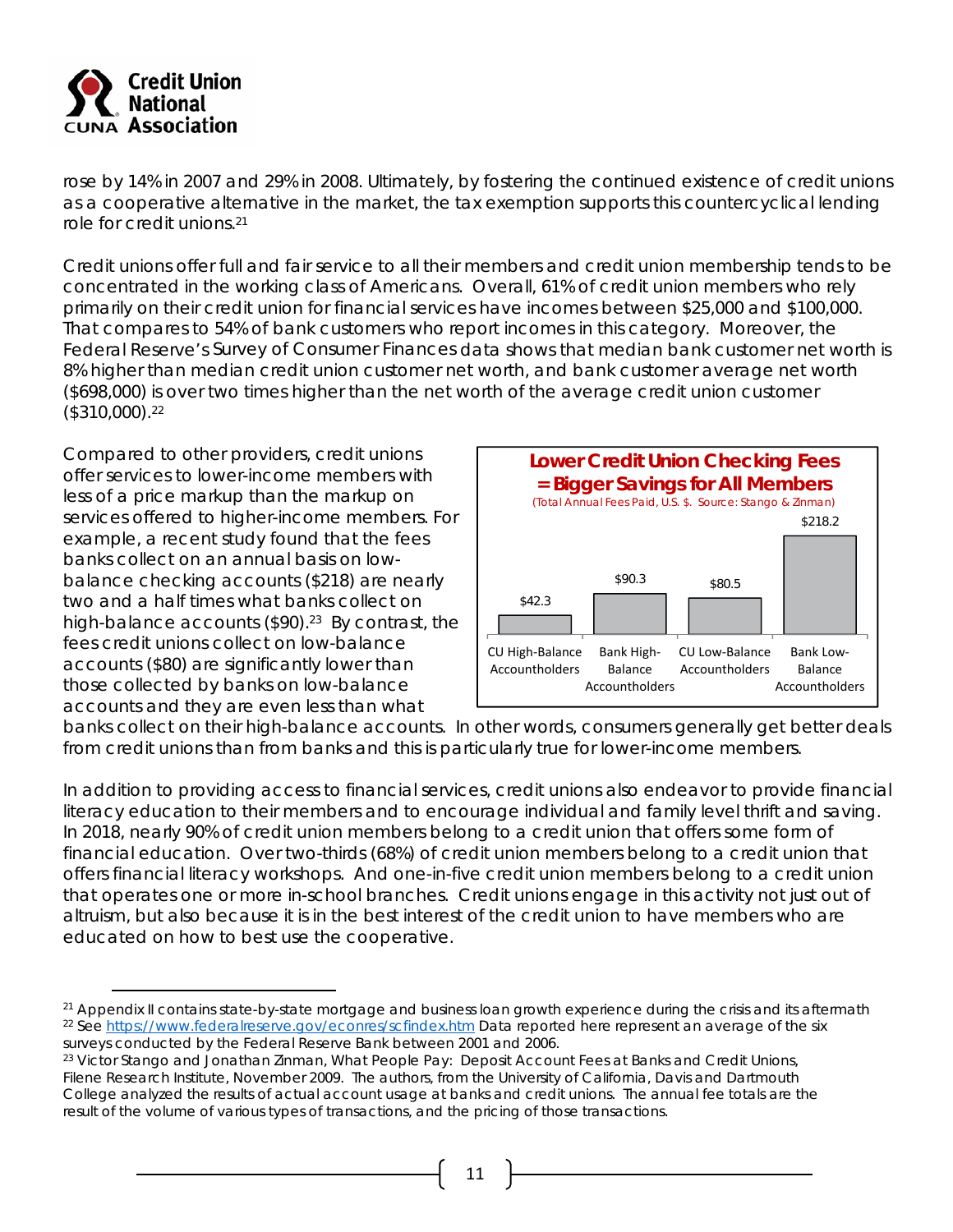

# Tax Treatment and Public Policy Goals

Tax policy has consistently recognized that the health of small, locally-controlled businesses is vital to the country's economic health. The credit union tax exemption furthers this goal. In the for-profit banking sector this goal is similarly advanced when banks choose the tax advantage of Subchapter S status—investor-owned firms with no more than 100 shareholders.

At year-end 2018 there were 1,841 Subchapter S banking institutions in the U.S.—over one-third of all

banks. These institutions jointly account for over one-half trillion in total assets, an amount that is equal to more than one-third of all credit union assets. While bank Subchapter S election is not the same as a tax exemption, it does significantly reduce U.S. Treasury revenue by between a quarter and a third compared to what those banks would pay as normal Subchapter C corporations. Specifically, the U.S. Treasury's foregone revenue due to bank Subchapter S election is estimated to be \$1.1 billion in 2018 and \$14.4 billion since 1997.24

Just as the government recognizes the importance of providing special tax status to Subchapter S banks, it also recognizes the importance of the credit union tax exemption for public policy goals. Indeed, the importance of having not-for-profit credit unions as vibrant and viable alternatives in the financial services marketplace is as significant today as it has ever been and the credit union tax exemption is crucial to encourage and support the continued existence of this alternative cooperative component of the financial system. In the



aftermath of the financial crisis, more Americans are choosing credit unions as their best financial partner. In fact, 4.9 million Americans joined credit unions in 2018 alone.

Through these and other activities, credit unions employ the tax status to fulfill the purpose for which it was created. As a result, the credit union tax status has proved not only to be good public policy but also to represent an incredible return on the investment that the government has made. Credit unions provide accessible and affordable basic financial services to people of all means and encourage the equitable distribution of capital across all individuals, families, communities, and small businesses. Credit unions infuse financial market competition with multiple and differentiated competitive business models. They help keep financial services accessible – and affordable – for all

<sup>&</sup>lt;sup>24</sup> A detailed state-by-state listing of bank Subchapter S election, including estimated foregone revenue appears in Appendix III.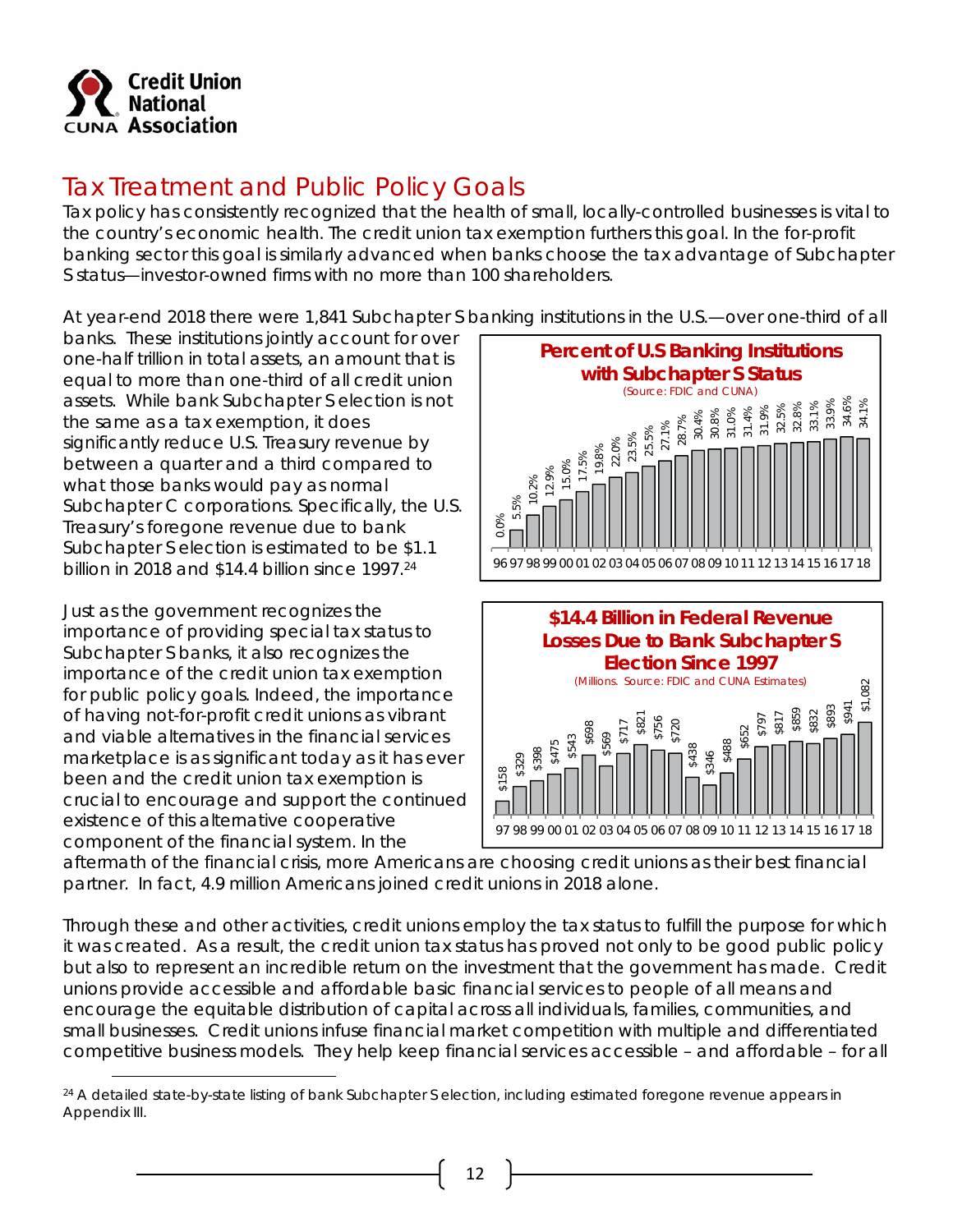

consumers, whether they are members of a credit union or not.

## Taxation and Mutual Savings Banks

Some in the for-profit financial services sector would like to see Congress repeal the credit union tax exemption. Often mentioned in these discussions is the notion that credit unions are larger today than historically and that they offer the same products and services offered by banking institutions. Thus, they claim that credit unions ought to be treated like mutual savings banks – a class of depositories that lost its tax-exempt status in 1951.

However, mutual savings banks lost their tax exemption in 1951 not because they had become ''too big'' or too similar to other financial services providers, but because they had lost their mutuality in the sense that the institutions' depositors did not exercise democratic control of the enterprise. By contrast, the principle of mutuality continues to be central to how credit unions are structured and operate.

Mutual savings banks engaged in widespread proxy voting schemes. Federal credit unions are prohibited from using proxy votes under the Federal Credit Union Act (12 USC 1760), whereas mutual savings banks continue to use proxy voting to this day. Thus, in a mutual savings bank, the board, which directs all policies and operations of the institution, can be elected through control of the proxies. Further, mutual savings banks were not democratically controlled—voting was based on the size of each member's deposit. Mutual savings banks can—and often do—apportion voting privileges based on one vote for each \$100 in an account, up to 1,000 votes. As recently as 1998, the OTS changed its regulations to permit mutual savings banks to amend their bylaws to allow from one to 1,000 votes per member. In direct contrast to this practice, each credit union member has always had one vote, regardless of the amount they have in the credit union.

So, while some mutual savings banks claim that they are, ''community and employee owned,'' it's unlikely that their depositors enjoy the equal ownership and voting rights afforded to all credit union members. In fact, what the thrift regulator and the courts have said about ownership rights of federally chartered mutual thrift depositors clearly support this. An illustrative case is Ordower v. Office of Thrift Supervision, where mutual bank depositors challenged the OTS's approval of a conversion from a mutual savings bank to stock form. The court stated, "Nominally the customers own the mutual, but it is ownership in name only."

While Congress found that mutual savings banks had evolved into commercial bank competitors this is not why they lost their tax exemption and even so, there is no evidence that today's credit unions are a competitive threat to banks or thrifts. The current level of credit union competition in the marketplace pales in comparison to the presence that mutual savings banks had in 1951. Indeed, at the time mutual savings banks lost their tax exemption they controlled over 50% of all consumer deposits in the U.S. By contrast in 2018, credit unions held only 10% of total consumer deposits in the U.S.

The real competition in the banking industry has been taking place between small and large banks.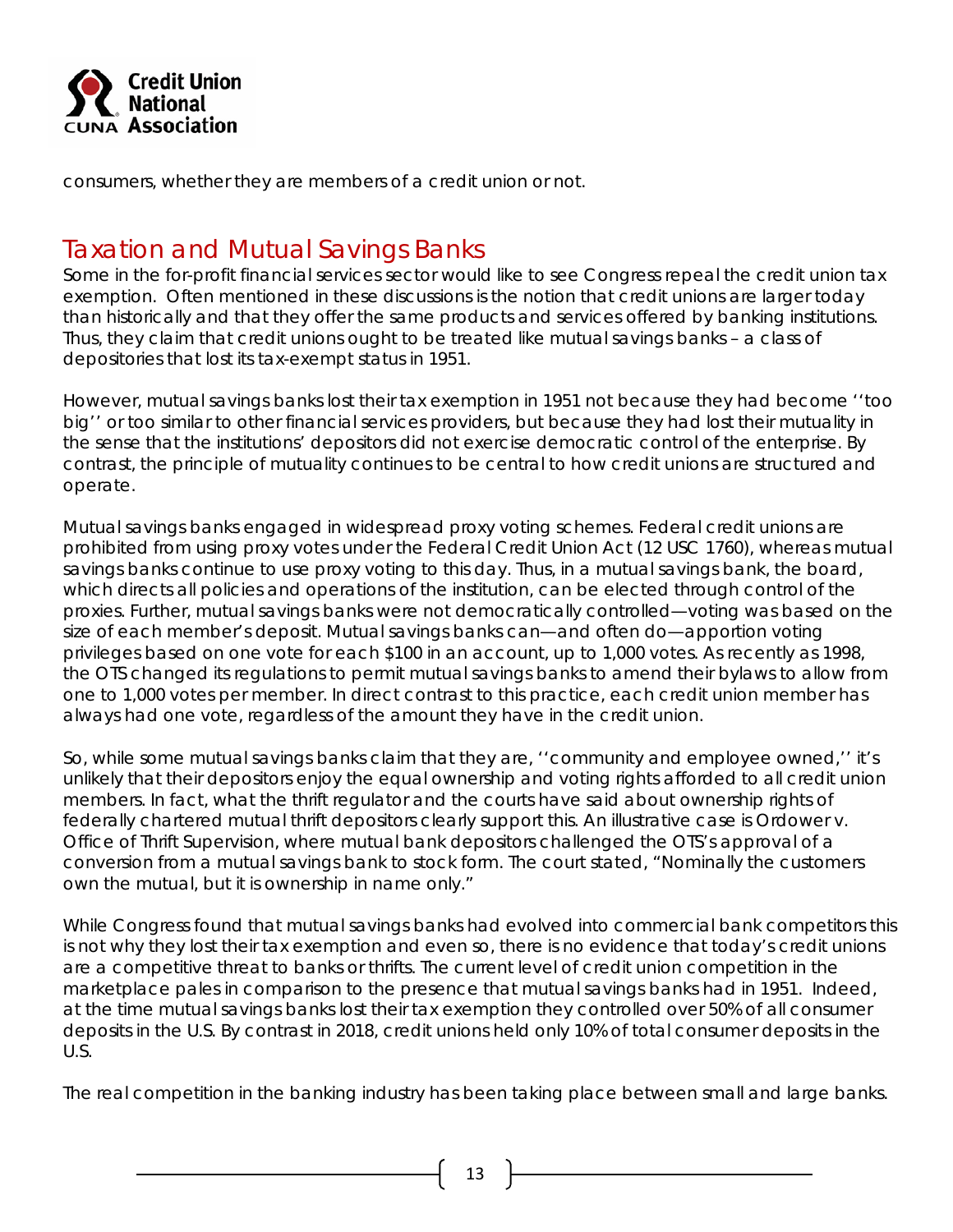

Since 1992, small community banks have lost nearly two-thirds of their depository market share to the largest 100 U.S. banking institutions, while credit unions have essentially maintained their depository market share in the 6% to 7% range over that period.

## Conclusion

Taxing credit unions would result in negative consequences for savers and borrowers, the most severe of which would be the erosion of a credit union option for millions of Americans. If taxed, a significant number of larger credit unions would likely convert to banks and an equally significant number of smaller credit unions would likely liquidate. The remaining credit unions would have to pass the burden of taxation through to their members because they are wholly owned cooperatives, increasing the cost of accessing mainstream financial services.

Taxing credit unions would undermine the purpose for which credit unions were created, and amount to a gift of tens of millions of customers to the for-profit banking industry at a time when the public is exceptionally dissatisfied with that industry and actively pursuing alternatives. Furthermore, taxing credit unions would do very little in terms of addressing the federal budget deficit. Taxing credit unions would have offset only 0.04% of the federal government's spending in 2018 funding federal government operations for a mere 3.8 hours. But taxing credit unions would result in losses of financial and other benefits to members and nonmembers that would dwarf the amount of federal taxes credit unions would pay.

One of the motivations behind comprehensive tax reform is to reduce distortions of resource allocation caused by preferences and exemptions, thereby allowing a reduction in corporate tax rates by expanding the tax base. The resource reallocation occasioned by the credit union tax exemption has been modest – for the past two decades credit unions have accounted for only 6% to 7% of the assets in U.S. depository institutions. Nevertheless, as described above, approximately tens of millions of working-class Americans benefit in an amount much greater than the cost of the tax exemption.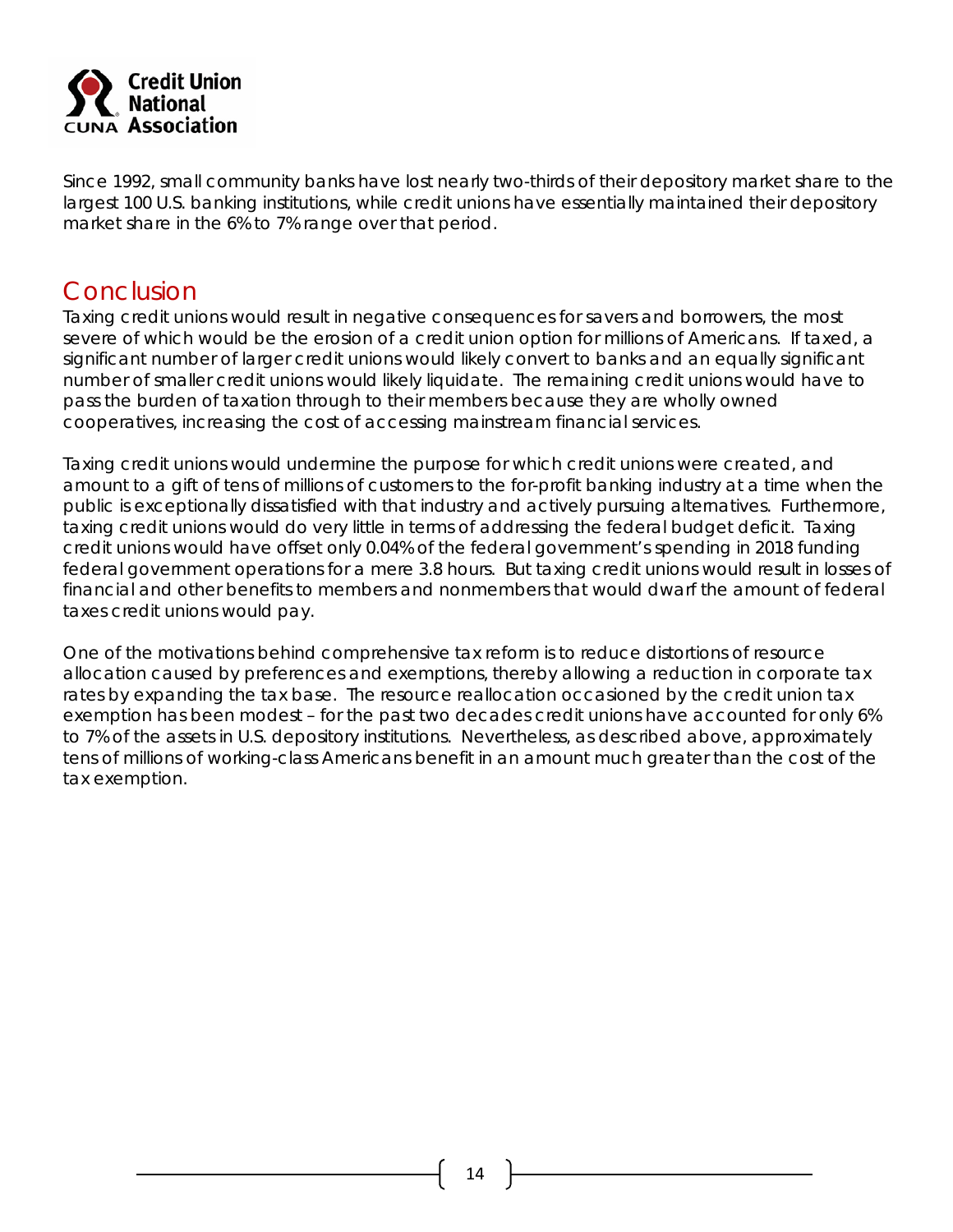

#### **Appendix IA**

**2018 Estimated Total Financial Benefit Arising From Current CU Tax Status**

**Including Tax Revenues from Higher Savings Yields and Member and Non-Member Financial Benefits** 

Sources: FDIC, NCUA, and CUNA

|                                | (1)             | (II)             | (III)            | (IV)                   | $\overline{(\mathsf{V})}$ | (VI)                 | (VII)             | (VIII)                        | (IX)                 |
|--------------------------------|-----------------|------------------|------------------|------------------------|---------------------------|----------------------|-------------------|-------------------------------|----------------------|
|                                |                 |                  |                  | Estimated              | Estimated                 |                      |                   | Estimated                     |                      |
|                                | Total           |                  | Estimated        | Increase in Tax        | Foregone Tax              | Estimated            |                   | <b>Estimated Total Member</b> | <b>Total Public</b>  |
|                                | Number          |                  | Foregone         | <b>Revenue Arising</b> | Revenue Net of            | Total                | Non-              | and Non-                      | Benefit Net of       |
|                                |                 |                  |                  |                        |                           |                      |                   |                               |                      |
|                                | of              | Total            | Tax              | From Higher CU         | Savings Yield             | Member               | Member            | Member                        | <b>Tax Exemption</b> |
|                                | Institution     | Assets           | Revenue          | <b>Savings Yields</b>  | Taxes (Millions)          | <b>Benefits</b>      | <b>Benefits</b>   | <b>Benefits</b>               | (Millions)           |
| State                          | s               | (Billions)       | (Millions)       | (Millions)             | (IV-III)                  | (Millions)           | (Millions)        | (Millions)                    | $(VIII) - (V)$       |
| Alabama                        | 109             | \$22.5           | \$24.3           | \$6.6                  | \$17.7                    | \$230.8              | \$90.0            | \$320.7                       | \$303.1              |
| Alaska                         | 10              | \$9.9            | \$9.2            | \$3.5                  | \$5.6                     | \$70.8               | \$27.6            | \$98.4                        | \$92.8               |
| Arizona                        | 42              | \$17.8           | \$23.0           | \$1.6                  | \$21.4                    | \$132.2              | \$51.5            | \$183.7                       | \$162.3              |
| Arkansas                       | 55<br>308       | \$2.9<br>\$197.4 | \$3.1<br>\$229.0 | \$0.2<br>\$36.8        | \$2.9                     | \$32.8               | \$12.8            | \$45.5                        | \$42.7               |
| California<br>Colorado         | 80              | \$25.9           | \$31.3           | \$6.7                  | \$192.2<br>\$24.6         | \$1,715.4<br>\$177.0 | \$669.0<br>\$69.0 | \$2,384.4<br>\$246.1          | \$2,192.2            |
| Connecticut                    | 95              | \$10.8           | \$8.2            | \$1.4                  | \$6.7                     | \$90.6               | \$35.3            | \$125.9                       | \$221.5<br>\$119.2   |
| Delaware                       | 17              | \$2.3            | \$1.3            | \$0.4                  | \$0.9                     | \$16.3               | \$6.4             | \$22.7                        | \$21.7               |
| DC                             | 37              | \$8.1            | \$9.3            | \$1.6                  | \$7.7                     | \$36.5               | \$14.2            | \$50.7                        | \$43.0               |
| Florida                        | 132             | \$67.0           | \$83.1           | \$8.6                  | \$74.5                    | \$530.7              | \$207.0           | \$737.6                       | \$663.1              |
| Georgia                        | 100             | \$23.8           | \$27.4           | \$2.0                  | \$25.4                    | \$226.6              | \$88.4            | \$315.0                       | \$289.5              |
| Hawaii                         | 52              | \$11.1           | \$10.7           | \$1.5                  | \$9.2                     | \$76.0               | \$29.6            | \$105.6                       | \$96.4               |
| Idaho                          | 34              | \$10.0           | \$15.5           | \$4.4                  | \$11.1                    | \$72.9               | \$28.4            | \$101.3                       | \$90.2               |
| Illinois                       | 252             | \$47.1           | \$41.4           | \$6.9                  | \$34.5                    | \$327.9              | \$127.9           | \$455.8                       | \$421.3              |
| Indiana                        | 154             | \$27.9           | \$30.3           | \$5.2                  | \$25.0                    | \$139.1              | \$54.2            | \$193.3                       | \$168.3              |
| lowa                           | 87              | \$19.1           | \$27.2           | \$1.2                  | \$25.9                    | \$109.0              | \$42.5            | \$151.5                       | \$125.6              |
| Kansas                         | 78              | \$6.8            | \$6.1            | \$0.7                  | \$5.4                     | \$88.5               | \$34.5            | \$123.0                       | \$117.6              |
| Kentucky                       | 63              | \$9.4            | \$11.8           | \$3.1                  | \$8.6                     | \$81.8               | \$31.9            | \$113.6                       | \$105.0              |
| Louisiana                      | 174             | \$11.7           | \$11.8           | \$1.7                  | \$10.1                    | \$156.5              | \$61.0            | \$217.5                       | \$207.5              |
| Maine                          | 54              | \$7.6            | \$8.2            | \$3.0                  | \$5.2                     | \$71.4               | \$27.8            | \$99.2                        | \$94.0               |
| Maryland                       | 83              | \$25.1           | \$25.0           | \$6.7                  | \$18.3                    | \$260.0              | \$101.4           | \$361.4                       | \$343.1              |
| Massachusetts                  | 160             | \$39.1           | \$36.7           | \$4.3                  | \$32.4                    | \$204.5              | \$79.7            | \$284.2                       | \$251.8              |
| Michigan                       | 221             | \$62.9           | \$81.9           | \$12.9                 | \$69.0                    | \$423.2              | \$165.0           | \$588.2                       | \$519.2              |
| Minnesota                      | 106             | \$23.6           | \$29.3           | \$2.2                  | \$27.1                    | \$139.1              | \$54.2            | \$193.3                       | \$166.2              |
| Mississippi                    | 74              | \$5.7            | \$7.1            | \$1.0                  | \$6.1                     | \$70.5               | \$27.5            | \$98.0                        | \$91.9               |
| Missouri                       | 110             | \$14.8           | \$12.9           | \$2.2                  | \$10.7                    | \$110.2              | \$43.0            | \$153.2                       | \$142.5              |
| Montana                        | 50              | \$5.2            | \$5.0            | \$0.1                  | \$4.9                     | \$16.1               | \$6.3             | \$22.4                        | \$17.5               |
| Nebraska                       | 58              | \$3.7            | \$4.0            | $-$0.1$                | \$4.2                     | \$26.5               | \$10.3            | \$36.8                        | \$32.6               |
| Nevada                         | 15              | \$5.1            | \$8.4            | \$0.1                  | \$8.4                     | \$38.9               | \$15.2            | \$54.0                        | \$45.7               |
| New Hampshire                  | 15              | \$8.4            | \$8.6            | \$3.4                  | \$5.2                     | \$88.3               | \$34.4            | \$122.8                       | \$117.5              |
| New Jersey                     | 159             | \$13.8           | \$7.5            | \$1.2                  | \$6.4                     | \$80.9               | \$31.5            | \$112.4                       | \$106.0              |
| New Mexico                     | 41              | \$11.2           | \$14.2           | \$2.7                  | \$11.4                    | \$126.6              | \$49.4            | \$175.9                       | \$164.5              |
| New York                       | 336             | \$83.6           | \$85.5           | \$10.6                 | \$74.9                    | \$535.9              | \$209.0           | \$744.8                       | \$669.9              |
| North Carolina                 | 71              | \$56.4           | \$63.0           | \$18.1                 | \$44.9                    | \$331.9              | \$129.4           | \$461.4                       | \$416.5              |
| North Dakota                   | 34              | \$3.8            | \$4.4            | \$0.5                  | \$3.8                     | \$20.5               | \$8.0             | \$28.4                        | \$24.6               |
| Ohio                           | 262             | \$30.6           | \$31.9           | \$7.4                  | \$24.4                    | \$193.6              | \$75.5            | \$269.1                       | \$244.7              |
| Oklahoma                       | 60              | \$14.6           | \$15.4           | \$2.7                  | \$12.7                    | \$165.7              | \$64.6            | \$230.3                       | \$217.6              |
| Oregon                         | 58              | \$23.1           | \$34.8           | \$0.0<br>\$14.9        | \$34.8                    | \$107.0              | \$41.7            | \$148.8                       | \$114.0              |
| Pennsylvania                   | 367<br>20       | \$48.6<br>\$6.8  | \$53.5<br>\$7.0  | \$0.5                  | \$38.6                    | \$470.8<br>\$24.8    | \$183.6<br>\$9.7  | \$654.4<br>\$34.5             | \$615.8              |
| Rhode Island                   | 62              | \$14.8           | \$20.5           | \$2.8                  | \$6.5<br>\$17.7           |                      |                   | \$161.5                       | \$28.0               |
| South Carolina<br>South Dakota | 37              | \$3.4            | \$2.7            | \$0.4                  | \$2.3                     | \$116.2<br>\$25.7    | \$45.3<br>\$10.0  | \$35.7                        | \$143.8<br>\$33.3    |
| Tennessee                      | 140             | \$25.1           | \$35.0           | \$4.0                  | \$31.1                    | \$223.0              | \$87.0            | \$310.0                       | \$278.9              |
| Texas                          | 452             | \$104.4          | \$113.5          | \$17.2                 | \$96.3                    | \$1,127.7            | \$439.8           | \$1,567.6                     | \$1,471.3            |
| Utah                           | 62              | \$28.5           | \$51.4           | \$4.1                  | \$47.4                    | \$219.8              | \$85.7            | \$305.5                       | \$258.2              |
| Vermont                        | $\overline{19}$ | \$4.4            | \$4.8            | \$1.7                  | \$3.1                     | \$44.9               | \$17.5            | \$62.4                        | \$59.3               |
| Virginia                       | 124             | \$156.4          | \$281.8          | \$34.7                 | \$247.0                   | \$1,446.2            | \$564.0           | \$2,010.2                     | \$1,763.2            |
| Washington                     | 85              | \$55.4           | \$78.7           | \$4.2                  | \$74.6                    | \$274.4              | \$107.0           | \$381.5                       | \$306.9              |
| West Virginia                  | 86              | \$3.7            | \$3.7            | \$0.7                  | \$3.0                     | \$23.1               | \$9.0             | \$32.1                        | \$29.1               |
| Wisconsin                      | 125             | \$39.0           | \$55.9           | \$5.3                  | \$50.7                    | \$235.0              | \$91.6            | \$326.6                       | \$276.0              |
| Wyoming                        | 26              | \$3.3            | \$3.8            | \$0.4                  | \$3.4                     | \$20.0               | \$7.8             | \$27.8                        | \$24.4               |
| Totals                         | 5,451           | \$1,463.8        | \$1,800.0        | \$414.4                | \$1,385.6                 | \$11,786.4           | \$4,596.7         | \$16,383.1                    | \$14,997.5           |

**Definitions**

**(I) Total number of institutions** at year-end 2018.

**(II) Total assets** in these institutions at year-end 2018 in billions of dollars.

**(III) Estimated foregone tax revenue.** This is the estimated dollar amount (in millions) of taxes foregone by the U.S. Treasury due to the favorable tax status granted to these institutions. The credit union foregone revenue is calculated by applying 2017 credit union net income to the current corporate tax rates schedule.

**(IV) Estimated increase in tax revenue arising from higher credit union savings yield refers to** the 2018 relative dollar benefits (in millions) arising from the institutional structure adopted by the respective institutions. Banking institutions are for profit and therefore have stockholders who expect the banks to deliver market rates of return on equity investment. On average, roughtly 65% of bank net income is used to pay stockholder dividends. By contrast, credit unions are not-for-profit, democratically-controlled financial cooperatives. Without stockholders or paid directors, credit unions return profits to their members in the form of higher interest rates on savings accounts, lower interest rates on loans and fewer and lower fees. Column (IV) is an estimate of the dollar value of the benefit credit unions pass through to member-depositors as a result of higher savings yields. We calculate the benefit by using Datatrac pricing data to identify average differences in bank and credit union interest rates and fees -- then applying those differences to the average balances outstanding at credit unions. We then multiply this by our estimate of the tax rate members pay on the benefits they receive from the higher sayings yield.

**(V) Member/Customer benefit net of tax treatment.** This is the amount by which benefits passed along to members/customers exceed the tax advantage (positive numbers) or by which the tax advantage exceed the benefits passed through to member/customers (negative numbers). **(VI) Estimated total member benefits.** This represents the total of benefits to credit union members from higher savings yields, lower interest rates on **(VII) Estimated total non-member benefits.** This represents the benefit to bank customers as a result of banks competing with credit unions.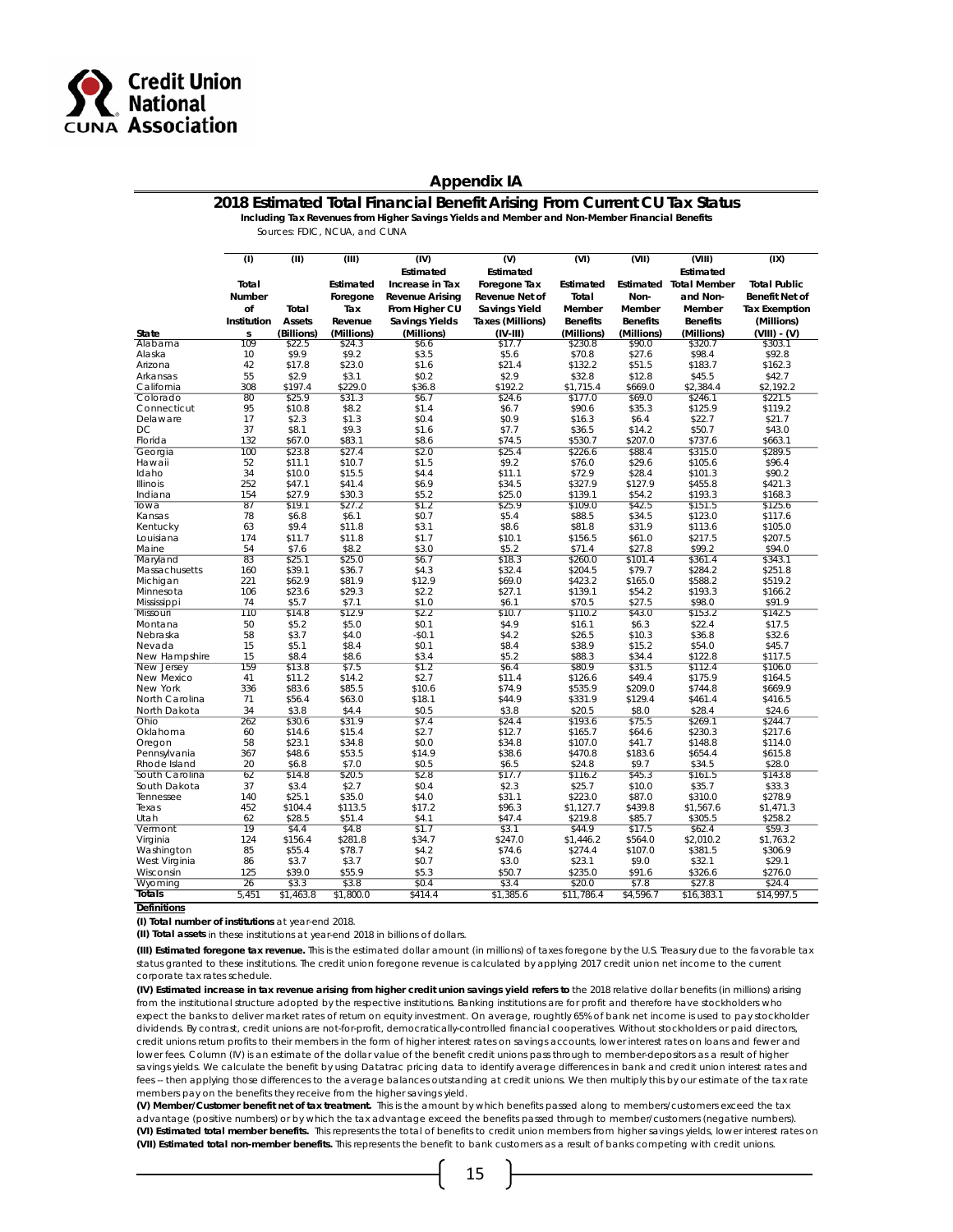

#### **Appendix IB**

#### **Estimated Total Financial Benefit Arising From Current CU Tax Status Ten Year Totals and Distribution of 2018 Benefits**

| <b>Total Benefits</b><br><b>Benefits Arising</b><br><b>Benefits Arising</b><br><b>Benefits Arising</b><br>Over Ten Years<br><b>Total 2018</b><br>From Higher<br>From Lower Loan<br>From Fewer/Lower<br>Ending 2018<br><b>Savings Yields</b><br><b>Interest Rates</b><br>State<br><b>Benefits</b><br>Fees<br>Alabama<br>1,646,683,550<br>230,753,512<br>44,282,023<br>148,781,268<br>37,690,221<br>Alaska<br>70,805,589<br>39,192,557<br>7,970,686<br>803,064,543<br>23,642,346<br>Arizona<br>1,037,507,488<br>132,150,384<br>10,627,277<br>104,831,350<br>16,691,757<br>Arkansas<br>254,672,796<br>32,767,717<br>1,497,299<br>26,448,745<br>4,821,672<br>California<br>10,470,345,970<br>1,715,385,294<br>1,372,908,367<br>96,868,063<br>245,608,865<br>Colorado<br>1,283,719,621<br>177,015,309<br>44,942,967<br>117,375,441<br>14,696,901<br>Connecticut<br>90,588,784<br>9,517,044<br>690,934,572<br>74,321,623<br>6,750,117<br>Delaware<br>191,699,444<br>16,309,888<br>2,630,503<br>9,661,992<br>4,017,394<br>District of Columbia<br>378,774,102<br>36,481,619<br>10,863,431<br>22,222,384<br>3,395,804<br>Florida<br>4,110,061,493<br>530,657,662<br>57,396,784<br>427,056,180<br>46,204,697<br>Georgia<br>1,591,728,444<br>226,584,828<br>13,394,356<br>186,968,894<br>26,221,578<br>Hawaii<br>75,956,391<br>9,571,432<br>660,219,298<br>9,773,521<br>56,611,438<br>Idaho<br>598,473,961<br>72,913,047<br>29,055,868<br>25,486,545<br>18,370,634<br>Illinois<br>2,362,606,946<br>327,934,435<br>46,068,873<br>248,581,520<br>33,284,042<br>Indiana<br>1,251,630,642<br>139,054,533<br>34,912,372<br>24,709,340<br>79,432,821<br>lowa<br>890,912,819<br>109,011,799<br>8,258,260<br>87,218,356<br>13,535,183<br>Kansas<br>645,672,582<br>88,496,373<br>4,680,985<br>71,950,530<br>11,864,858<br>Kentucky<br>513,159,209<br>81,761,316<br>20,995,893<br>48,950,816<br>11,814,606<br>Louisiana<br>1,051,094,808<br>156,504,644<br>11,597,231<br>109,571,117<br>35,336,295<br>Maine<br>71,372,877<br>20,002,445<br>43,017,760<br>8,352,672<br>480,442,915<br>38,395,074<br>Maryland<br>1,903,163,624<br>259,992,492<br>44,419,937<br>177, 177, 481<br>Massachusetts<br>204,454,667<br>28,413,607<br>159,168,492<br>16,872,568<br>2,295,653,470<br>Michigan<br>3,265,559,907<br>423,182,384<br>85,678,179<br>266,083,979<br>71,420,226<br>Minnesota<br>139,058,123<br>14,567,105<br>109,668,673<br>14,822,345<br>1,160,969,372<br>Mississippi<br>522,566,174<br>16,584,021<br>70,532,419<br>6,741,722<br>47,206,676<br>Missouri<br>1,040,623,488<br>110,182,214<br>14,368,512<br>85,078,755<br>10,734,948<br>Montana<br>184,498,750<br>838,071<br>12,339,216<br>2,940,830<br>16,118,118<br>Nebraska<br>313,615,903<br>26,476,912<br>$-904,331$<br>21,490,679<br>5,890,564<br>Nevada<br>352,960,115<br>38,866,813<br>475,359<br>28,498,669<br>9,892,785<br>New Hampshire<br>725,420,853<br>88,310,042<br>22,629,941<br>59,053,539<br>6,626,562<br>New Jersey<br>80,854,073<br>7,749,590<br>10,038,653<br>574,158,902<br>63,065,830<br>New Mexico<br>126,574,044<br>91,673,985<br>16,569,333<br>826,255,096<br>18,330,727<br>New York<br>4,340,576,740<br>535,854,089<br>70,785,150<br>373,927,324<br>91,141,614<br>North Carolina<br>2,181,643,671<br>331,907,641<br>120,616,932<br>159,610,060<br>51,680,649<br>North Dakota<br>157,178,888<br>20,452,970<br>3,492,313<br>15,513,171<br>1,447,486<br>Ohio<br>1,541,480,198<br>193,632,473<br>49,530,181<br>109,217,530<br>34,884,762<br>Oklahoma<br>165,683,595<br>18,159,795<br>114,758,423<br>32,765,376<br>1,174,547,820<br>Oregon<br>1,313,304,824<br>107,032,921<br>$-136,439$<br>89,341,924<br>17,827,436<br>Pennsylvania<br>2,964,526,941<br>470,820,229<br>99,006,321<br>330,851,741<br>40,962,166<br>Rhode Island<br>234,955,183<br>24,795,232<br>3,657,259<br>16,500,261<br>4,637,712<br>South Carolina<br>946,160,223<br>116,171,984<br>18,686,452<br>26,218,184<br>71,267,348<br>South Dakota<br>25,651,165<br>218,166,522<br>2,439,117<br>13,105,475<br>10,106,573<br>1,659,625,814<br>171,959,406<br>Tennessee<br>223,007,413<br>26,529,026<br>24,518,981<br>Texas<br>8,745,308,201<br>1,127,740,685<br>114,837,815<br>882,945,500<br>129,957,371<br>Utah<br>1,789,756,802<br>219,810,748<br>27,035,371<br>142,640,536<br>50,134,842<br>Vermont<br>298,135,050<br>44,892,694<br>11,242,532<br>26,101,711<br>7,548,451<br>Virginia<br>10,327,945,449<br>1,104,303,228<br>1,446,213,903<br>231,591,210<br>110,319,465<br>Washington<br>2,784,244,637<br>274,440,058<br>27,690,155<br>195,564,856<br>51,185,046<br>West Virginia<br>194,886,835<br>23,091,514<br>4,567,802<br>17,086,096<br>1,437,616<br>Wisconsin<br>1,700,314,300<br>234,994,074<br>35,014,185<br>182,548,705<br>17,431,184<br>W yoming<br>237,635,311<br>20,014,555<br>2,412,323<br>16,358,989<br>1,243,243<br><b>Totals</b><br>81,529,987,583<br>11,786,394,047<br>2,762,774,854<br>7,664,252,111<br>1,359,367,083 |  | Distribution of 2018 Membership Benefits |  |  |  |  |  |  |
|------------------------------------------------------------------------------------------------------------------------------------------------------------------------------------------------------------------------------------------------------------------------------------------------------------------------------------------------------------------------------------------------------------------------------------------------------------------------------------------------------------------------------------------------------------------------------------------------------------------------------------------------------------------------------------------------------------------------------------------------------------------------------------------------------------------------------------------------------------------------------------------------------------------------------------------------------------------------------------------------------------------------------------------------------------------------------------------------------------------------------------------------------------------------------------------------------------------------------------------------------------------------------------------------------------------------------------------------------------------------------------------------------------------------------------------------------------------------------------------------------------------------------------------------------------------------------------------------------------------------------------------------------------------------------------------------------------------------------------------------------------------------------------------------------------------------------------------------------------------------------------------------------------------------------------------------------------------------------------------------------------------------------------------------------------------------------------------------------------------------------------------------------------------------------------------------------------------------------------------------------------------------------------------------------------------------------------------------------------------------------------------------------------------------------------------------------------------------------------------------------------------------------------------------------------------------------------------------------------------------------------------------------------------------------------------------------------------------------------------------------------------------------------------------------------------------------------------------------------------------------------------------------------------------------------------------------------------------------------------------------------------------------------------------------------------------------------------------------------------------------------------------------------------------------------------------------------------------------------------------------------------------------------------------------------------------------------------------------------------------------------------------------------------------------------------------------------------------------------------------------------------------------------------------------------------------------------------------------------------------------------------------------------------------------------------------------------------------------------------------------------------------------------------------------------------------------------------------------------------------------------------------------------------------------------------------------------------------------------------------------------------------------------------------------------------------------------------------------------------------------------------------------------------------------------------------------------------------------------------------------------------------------------------------------------------------------------------------------------------------------------------------------------------------------------------------------------------------------------------------------------------------------------------------------------------------------------------------------------------------------------------------------------------------------------------------------------------------------------------------------------------------------------------------------------------------------------------------------------------------------------------------------------------------------------------------------|--|------------------------------------------|--|--|--|--|--|--|
|                                                                                                                                                                                                                                                                                                                                                                                                                                                                                                                                                                                                                                                                                                                                                                                                                                                                                                                                                                                                                                                                                                                                                                                                                                                                                                                                                                                                                                                                                                                                                                                                                                                                                                                                                                                                                                                                                                                                                                                                                                                                                                                                                                                                                                                                                                                                                                                                                                                                                                                                                                                                                                                                                                                                                                                                                                                                                                                                                                                                                                                                                                                                                                                                                                                                                                                                                                                                                                                                                                                                                                                                                                                                                                                                                                                                                                                                                                                                                                                                                                                                                                                                                                                                                                                                                                                                                                                                                                                                                                                                                                                                                                                                                                                                                                                                                                                                                                                                                      |  |                                          |  |  |  |  |  |  |
|                                                                                                                                                                                                                                                                                                                                                                                                                                                                                                                                                                                                                                                                                                                                                                                                                                                                                                                                                                                                                                                                                                                                                                                                                                                                                                                                                                                                                                                                                                                                                                                                                                                                                                                                                                                                                                                                                                                                                                                                                                                                                                                                                                                                                                                                                                                                                                                                                                                                                                                                                                                                                                                                                                                                                                                                                                                                                                                                                                                                                                                                                                                                                                                                                                                                                                                                                                                                                                                                                                                                                                                                                                                                                                                                                                                                                                                                                                                                                                                                                                                                                                                                                                                                                                                                                                                                                                                                                                                                                                                                                                                                                                                                                                                                                                                                                                                                                                                                                      |  |                                          |  |  |  |  |  |  |
|                                                                                                                                                                                                                                                                                                                                                                                                                                                                                                                                                                                                                                                                                                                                                                                                                                                                                                                                                                                                                                                                                                                                                                                                                                                                                                                                                                                                                                                                                                                                                                                                                                                                                                                                                                                                                                                                                                                                                                                                                                                                                                                                                                                                                                                                                                                                                                                                                                                                                                                                                                                                                                                                                                                                                                                                                                                                                                                                                                                                                                                                                                                                                                                                                                                                                                                                                                                                                                                                                                                                                                                                                                                                                                                                                                                                                                                                                                                                                                                                                                                                                                                                                                                                                                                                                                                                                                                                                                                                                                                                                                                                                                                                                                                                                                                                                                                                                                                                                      |  |                                          |  |  |  |  |  |  |
|                                                                                                                                                                                                                                                                                                                                                                                                                                                                                                                                                                                                                                                                                                                                                                                                                                                                                                                                                                                                                                                                                                                                                                                                                                                                                                                                                                                                                                                                                                                                                                                                                                                                                                                                                                                                                                                                                                                                                                                                                                                                                                                                                                                                                                                                                                                                                                                                                                                                                                                                                                                                                                                                                                                                                                                                                                                                                                                                                                                                                                                                                                                                                                                                                                                                                                                                                                                                                                                                                                                                                                                                                                                                                                                                                                                                                                                                                                                                                                                                                                                                                                                                                                                                                                                                                                                                                                                                                                                                                                                                                                                                                                                                                                                                                                                                                                                                                                                                                      |  |                                          |  |  |  |  |  |  |
|                                                                                                                                                                                                                                                                                                                                                                                                                                                                                                                                                                                                                                                                                                                                                                                                                                                                                                                                                                                                                                                                                                                                                                                                                                                                                                                                                                                                                                                                                                                                                                                                                                                                                                                                                                                                                                                                                                                                                                                                                                                                                                                                                                                                                                                                                                                                                                                                                                                                                                                                                                                                                                                                                                                                                                                                                                                                                                                                                                                                                                                                                                                                                                                                                                                                                                                                                                                                                                                                                                                                                                                                                                                                                                                                                                                                                                                                                                                                                                                                                                                                                                                                                                                                                                                                                                                                                                                                                                                                                                                                                                                                                                                                                                                                                                                                                                                                                                                                                      |  |                                          |  |  |  |  |  |  |
|                                                                                                                                                                                                                                                                                                                                                                                                                                                                                                                                                                                                                                                                                                                                                                                                                                                                                                                                                                                                                                                                                                                                                                                                                                                                                                                                                                                                                                                                                                                                                                                                                                                                                                                                                                                                                                                                                                                                                                                                                                                                                                                                                                                                                                                                                                                                                                                                                                                                                                                                                                                                                                                                                                                                                                                                                                                                                                                                                                                                                                                                                                                                                                                                                                                                                                                                                                                                                                                                                                                                                                                                                                                                                                                                                                                                                                                                                                                                                                                                                                                                                                                                                                                                                                                                                                                                                                                                                                                                                                                                                                                                                                                                                                                                                                                                                                                                                                                                                      |  |                                          |  |  |  |  |  |  |
|                                                                                                                                                                                                                                                                                                                                                                                                                                                                                                                                                                                                                                                                                                                                                                                                                                                                                                                                                                                                                                                                                                                                                                                                                                                                                                                                                                                                                                                                                                                                                                                                                                                                                                                                                                                                                                                                                                                                                                                                                                                                                                                                                                                                                                                                                                                                                                                                                                                                                                                                                                                                                                                                                                                                                                                                                                                                                                                                                                                                                                                                                                                                                                                                                                                                                                                                                                                                                                                                                                                                                                                                                                                                                                                                                                                                                                                                                                                                                                                                                                                                                                                                                                                                                                                                                                                                                                                                                                                                                                                                                                                                                                                                                                                                                                                                                                                                                                                                                      |  |                                          |  |  |  |  |  |  |
|                                                                                                                                                                                                                                                                                                                                                                                                                                                                                                                                                                                                                                                                                                                                                                                                                                                                                                                                                                                                                                                                                                                                                                                                                                                                                                                                                                                                                                                                                                                                                                                                                                                                                                                                                                                                                                                                                                                                                                                                                                                                                                                                                                                                                                                                                                                                                                                                                                                                                                                                                                                                                                                                                                                                                                                                                                                                                                                                                                                                                                                                                                                                                                                                                                                                                                                                                                                                                                                                                                                                                                                                                                                                                                                                                                                                                                                                                                                                                                                                                                                                                                                                                                                                                                                                                                                                                                                                                                                                                                                                                                                                                                                                                                                                                                                                                                                                                                                                                      |  |                                          |  |  |  |  |  |  |
|                                                                                                                                                                                                                                                                                                                                                                                                                                                                                                                                                                                                                                                                                                                                                                                                                                                                                                                                                                                                                                                                                                                                                                                                                                                                                                                                                                                                                                                                                                                                                                                                                                                                                                                                                                                                                                                                                                                                                                                                                                                                                                                                                                                                                                                                                                                                                                                                                                                                                                                                                                                                                                                                                                                                                                                                                                                                                                                                                                                                                                                                                                                                                                                                                                                                                                                                                                                                                                                                                                                                                                                                                                                                                                                                                                                                                                                                                                                                                                                                                                                                                                                                                                                                                                                                                                                                                                                                                                                                                                                                                                                                                                                                                                                                                                                                                                                                                                                                                      |  |                                          |  |  |  |  |  |  |
|                                                                                                                                                                                                                                                                                                                                                                                                                                                                                                                                                                                                                                                                                                                                                                                                                                                                                                                                                                                                                                                                                                                                                                                                                                                                                                                                                                                                                                                                                                                                                                                                                                                                                                                                                                                                                                                                                                                                                                                                                                                                                                                                                                                                                                                                                                                                                                                                                                                                                                                                                                                                                                                                                                                                                                                                                                                                                                                                                                                                                                                                                                                                                                                                                                                                                                                                                                                                                                                                                                                                                                                                                                                                                                                                                                                                                                                                                                                                                                                                                                                                                                                                                                                                                                                                                                                                                                                                                                                                                                                                                                                                                                                                                                                                                                                                                                                                                                                                                      |  |                                          |  |  |  |  |  |  |
|                                                                                                                                                                                                                                                                                                                                                                                                                                                                                                                                                                                                                                                                                                                                                                                                                                                                                                                                                                                                                                                                                                                                                                                                                                                                                                                                                                                                                                                                                                                                                                                                                                                                                                                                                                                                                                                                                                                                                                                                                                                                                                                                                                                                                                                                                                                                                                                                                                                                                                                                                                                                                                                                                                                                                                                                                                                                                                                                                                                                                                                                                                                                                                                                                                                                                                                                                                                                                                                                                                                                                                                                                                                                                                                                                                                                                                                                                                                                                                                                                                                                                                                                                                                                                                                                                                                                                                                                                                                                                                                                                                                                                                                                                                                                                                                                                                                                                                                                                      |  |                                          |  |  |  |  |  |  |
|                                                                                                                                                                                                                                                                                                                                                                                                                                                                                                                                                                                                                                                                                                                                                                                                                                                                                                                                                                                                                                                                                                                                                                                                                                                                                                                                                                                                                                                                                                                                                                                                                                                                                                                                                                                                                                                                                                                                                                                                                                                                                                                                                                                                                                                                                                                                                                                                                                                                                                                                                                                                                                                                                                                                                                                                                                                                                                                                                                                                                                                                                                                                                                                                                                                                                                                                                                                                                                                                                                                                                                                                                                                                                                                                                                                                                                                                                                                                                                                                                                                                                                                                                                                                                                                                                                                                                                                                                                                                                                                                                                                                                                                                                                                                                                                                                                                                                                                                                      |  |                                          |  |  |  |  |  |  |
|                                                                                                                                                                                                                                                                                                                                                                                                                                                                                                                                                                                                                                                                                                                                                                                                                                                                                                                                                                                                                                                                                                                                                                                                                                                                                                                                                                                                                                                                                                                                                                                                                                                                                                                                                                                                                                                                                                                                                                                                                                                                                                                                                                                                                                                                                                                                                                                                                                                                                                                                                                                                                                                                                                                                                                                                                                                                                                                                                                                                                                                                                                                                                                                                                                                                                                                                                                                                                                                                                                                                                                                                                                                                                                                                                                                                                                                                                                                                                                                                                                                                                                                                                                                                                                                                                                                                                                                                                                                                                                                                                                                                                                                                                                                                                                                                                                                                                                                                                      |  |                                          |  |  |  |  |  |  |
|                                                                                                                                                                                                                                                                                                                                                                                                                                                                                                                                                                                                                                                                                                                                                                                                                                                                                                                                                                                                                                                                                                                                                                                                                                                                                                                                                                                                                                                                                                                                                                                                                                                                                                                                                                                                                                                                                                                                                                                                                                                                                                                                                                                                                                                                                                                                                                                                                                                                                                                                                                                                                                                                                                                                                                                                                                                                                                                                                                                                                                                                                                                                                                                                                                                                                                                                                                                                                                                                                                                                                                                                                                                                                                                                                                                                                                                                                                                                                                                                                                                                                                                                                                                                                                                                                                                                                                                                                                                                                                                                                                                                                                                                                                                                                                                                                                                                                                                                                      |  |                                          |  |  |  |  |  |  |
|                                                                                                                                                                                                                                                                                                                                                                                                                                                                                                                                                                                                                                                                                                                                                                                                                                                                                                                                                                                                                                                                                                                                                                                                                                                                                                                                                                                                                                                                                                                                                                                                                                                                                                                                                                                                                                                                                                                                                                                                                                                                                                                                                                                                                                                                                                                                                                                                                                                                                                                                                                                                                                                                                                                                                                                                                                                                                                                                                                                                                                                                                                                                                                                                                                                                                                                                                                                                                                                                                                                                                                                                                                                                                                                                                                                                                                                                                                                                                                                                                                                                                                                                                                                                                                                                                                                                                                                                                                                                                                                                                                                                                                                                                                                                                                                                                                                                                                                                                      |  |                                          |  |  |  |  |  |  |
|                                                                                                                                                                                                                                                                                                                                                                                                                                                                                                                                                                                                                                                                                                                                                                                                                                                                                                                                                                                                                                                                                                                                                                                                                                                                                                                                                                                                                                                                                                                                                                                                                                                                                                                                                                                                                                                                                                                                                                                                                                                                                                                                                                                                                                                                                                                                                                                                                                                                                                                                                                                                                                                                                                                                                                                                                                                                                                                                                                                                                                                                                                                                                                                                                                                                                                                                                                                                                                                                                                                                                                                                                                                                                                                                                                                                                                                                                                                                                                                                                                                                                                                                                                                                                                                                                                                                                                                                                                                                                                                                                                                                                                                                                                                                                                                                                                                                                                                                                      |  |                                          |  |  |  |  |  |  |
|                                                                                                                                                                                                                                                                                                                                                                                                                                                                                                                                                                                                                                                                                                                                                                                                                                                                                                                                                                                                                                                                                                                                                                                                                                                                                                                                                                                                                                                                                                                                                                                                                                                                                                                                                                                                                                                                                                                                                                                                                                                                                                                                                                                                                                                                                                                                                                                                                                                                                                                                                                                                                                                                                                                                                                                                                                                                                                                                                                                                                                                                                                                                                                                                                                                                                                                                                                                                                                                                                                                                                                                                                                                                                                                                                                                                                                                                                                                                                                                                                                                                                                                                                                                                                                                                                                                                                                                                                                                                                                                                                                                                                                                                                                                                                                                                                                                                                                                                                      |  |                                          |  |  |  |  |  |  |
|                                                                                                                                                                                                                                                                                                                                                                                                                                                                                                                                                                                                                                                                                                                                                                                                                                                                                                                                                                                                                                                                                                                                                                                                                                                                                                                                                                                                                                                                                                                                                                                                                                                                                                                                                                                                                                                                                                                                                                                                                                                                                                                                                                                                                                                                                                                                                                                                                                                                                                                                                                                                                                                                                                                                                                                                                                                                                                                                                                                                                                                                                                                                                                                                                                                                                                                                                                                                                                                                                                                                                                                                                                                                                                                                                                                                                                                                                                                                                                                                                                                                                                                                                                                                                                                                                                                                                                                                                                                                                                                                                                                                                                                                                                                                                                                                                                                                                                                                                      |  |                                          |  |  |  |  |  |  |
|                                                                                                                                                                                                                                                                                                                                                                                                                                                                                                                                                                                                                                                                                                                                                                                                                                                                                                                                                                                                                                                                                                                                                                                                                                                                                                                                                                                                                                                                                                                                                                                                                                                                                                                                                                                                                                                                                                                                                                                                                                                                                                                                                                                                                                                                                                                                                                                                                                                                                                                                                                                                                                                                                                                                                                                                                                                                                                                                                                                                                                                                                                                                                                                                                                                                                                                                                                                                                                                                                                                                                                                                                                                                                                                                                                                                                                                                                                                                                                                                                                                                                                                                                                                                                                                                                                                                                                                                                                                                                                                                                                                                                                                                                                                                                                                                                                                                                                                                                      |  |                                          |  |  |  |  |  |  |
|                                                                                                                                                                                                                                                                                                                                                                                                                                                                                                                                                                                                                                                                                                                                                                                                                                                                                                                                                                                                                                                                                                                                                                                                                                                                                                                                                                                                                                                                                                                                                                                                                                                                                                                                                                                                                                                                                                                                                                                                                                                                                                                                                                                                                                                                                                                                                                                                                                                                                                                                                                                                                                                                                                                                                                                                                                                                                                                                                                                                                                                                                                                                                                                                                                                                                                                                                                                                                                                                                                                                                                                                                                                                                                                                                                                                                                                                                                                                                                                                                                                                                                                                                                                                                                                                                                                                                                                                                                                                                                                                                                                                                                                                                                                                                                                                                                                                                                                                                      |  |                                          |  |  |  |  |  |  |
|                                                                                                                                                                                                                                                                                                                                                                                                                                                                                                                                                                                                                                                                                                                                                                                                                                                                                                                                                                                                                                                                                                                                                                                                                                                                                                                                                                                                                                                                                                                                                                                                                                                                                                                                                                                                                                                                                                                                                                                                                                                                                                                                                                                                                                                                                                                                                                                                                                                                                                                                                                                                                                                                                                                                                                                                                                                                                                                                                                                                                                                                                                                                                                                                                                                                                                                                                                                                                                                                                                                                                                                                                                                                                                                                                                                                                                                                                                                                                                                                                                                                                                                                                                                                                                                                                                                                                                                                                                                                                                                                                                                                                                                                                                                                                                                                                                                                                                                                                      |  |                                          |  |  |  |  |  |  |
|                                                                                                                                                                                                                                                                                                                                                                                                                                                                                                                                                                                                                                                                                                                                                                                                                                                                                                                                                                                                                                                                                                                                                                                                                                                                                                                                                                                                                                                                                                                                                                                                                                                                                                                                                                                                                                                                                                                                                                                                                                                                                                                                                                                                                                                                                                                                                                                                                                                                                                                                                                                                                                                                                                                                                                                                                                                                                                                                                                                                                                                                                                                                                                                                                                                                                                                                                                                                                                                                                                                                                                                                                                                                                                                                                                                                                                                                                                                                                                                                                                                                                                                                                                                                                                                                                                                                                                                                                                                                                                                                                                                                                                                                                                                                                                                                                                                                                                                                                      |  |                                          |  |  |  |  |  |  |
|                                                                                                                                                                                                                                                                                                                                                                                                                                                                                                                                                                                                                                                                                                                                                                                                                                                                                                                                                                                                                                                                                                                                                                                                                                                                                                                                                                                                                                                                                                                                                                                                                                                                                                                                                                                                                                                                                                                                                                                                                                                                                                                                                                                                                                                                                                                                                                                                                                                                                                                                                                                                                                                                                                                                                                                                                                                                                                                                                                                                                                                                                                                                                                                                                                                                                                                                                                                                                                                                                                                                                                                                                                                                                                                                                                                                                                                                                                                                                                                                                                                                                                                                                                                                                                                                                                                                                                                                                                                                                                                                                                                                                                                                                                                                                                                                                                                                                                                                                      |  |                                          |  |  |  |  |  |  |
|                                                                                                                                                                                                                                                                                                                                                                                                                                                                                                                                                                                                                                                                                                                                                                                                                                                                                                                                                                                                                                                                                                                                                                                                                                                                                                                                                                                                                                                                                                                                                                                                                                                                                                                                                                                                                                                                                                                                                                                                                                                                                                                                                                                                                                                                                                                                                                                                                                                                                                                                                                                                                                                                                                                                                                                                                                                                                                                                                                                                                                                                                                                                                                                                                                                                                                                                                                                                                                                                                                                                                                                                                                                                                                                                                                                                                                                                                                                                                                                                                                                                                                                                                                                                                                                                                                                                                                                                                                                                                                                                                                                                                                                                                                                                                                                                                                                                                                                                                      |  |                                          |  |  |  |  |  |  |
|                                                                                                                                                                                                                                                                                                                                                                                                                                                                                                                                                                                                                                                                                                                                                                                                                                                                                                                                                                                                                                                                                                                                                                                                                                                                                                                                                                                                                                                                                                                                                                                                                                                                                                                                                                                                                                                                                                                                                                                                                                                                                                                                                                                                                                                                                                                                                                                                                                                                                                                                                                                                                                                                                                                                                                                                                                                                                                                                                                                                                                                                                                                                                                                                                                                                                                                                                                                                                                                                                                                                                                                                                                                                                                                                                                                                                                                                                                                                                                                                                                                                                                                                                                                                                                                                                                                                                                                                                                                                                                                                                                                                                                                                                                                                                                                                                                                                                                                                                      |  |                                          |  |  |  |  |  |  |
|                                                                                                                                                                                                                                                                                                                                                                                                                                                                                                                                                                                                                                                                                                                                                                                                                                                                                                                                                                                                                                                                                                                                                                                                                                                                                                                                                                                                                                                                                                                                                                                                                                                                                                                                                                                                                                                                                                                                                                                                                                                                                                                                                                                                                                                                                                                                                                                                                                                                                                                                                                                                                                                                                                                                                                                                                                                                                                                                                                                                                                                                                                                                                                                                                                                                                                                                                                                                                                                                                                                                                                                                                                                                                                                                                                                                                                                                                                                                                                                                                                                                                                                                                                                                                                                                                                                                                                                                                                                                                                                                                                                                                                                                                                                                                                                                                                                                                                                                                      |  |                                          |  |  |  |  |  |  |
|                                                                                                                                                                                                                                                                                                                                                                                                                                                                                                                                                                                                                                                                                                                                                                                                                                                                                                                                                                                                                                                                                                                                                                                                                                                                                                                                                                                                                                                                                                                                                                                                                                                                                                                                                                                                                                                                                                                                                                                                                                                                                                                                                                                                                                                                                                                                                                                                                                                                                                                                                                                                                                                                                                                                                                                                                                                                                                                                                                                                                                                                                                                                                                                                                                                                                                                                                                                                                                                                                                                                                                                                                                                                                                                                                                                                                                                                                                                                                                                                                                                                                                                                                                                                                                                                                                                                                                                                                                                                                                                                                                                                                                                                                                                                                                                                                                                                                                                                                      |  |                                          |  |  |  |  |  |  |
|                                                                                                                                                                                                                                                                                                                                                                                                                                                                                                                                                                                                                                                                                                                                                                                                                                                                                                                                                                                                                                                                                                                                                                                                                                                                                                                                                                                                                                                                                                                                                                                                                                                                                                                                                                                                                                                                                                                                                                                                                                                                                                                                                                                                                                                                                                                                                                                                                                                                                                                                                                                                                                                                                                                                                                                                                                                                                                                                                                                                                                                                                                                                                                                                                                                                                                                                                                                                                                                                                                                                                                                                                                                                                                                                                                                                                                                                                                                                                                                                                                                                                                                                                                                                                                                                                                                                                                                                                                                                                                                                                                                                                                                                                                                                                                                                                                                                                                                                                      |  |                                          |  |  |  |  |  |  |
|                                                                                                                                                                                                                                                                                                                                                                                                                                                                                                                                                                                                                                                                                                                                                                                                                                                                                                                                                                                                                                                                                                                                                                                                                                                                                                                                                                                                                                                                                                                                                                                                                                                                                                                                                                                                                                                                                                                                                                                                                                                                                                                                                                                                                                                                                                                                                                                                                                                                                                                                                                                                                                                                                                                                                                                                                                                                                                                                                                                                                                                                                                                                                                                                                                                                                                                                                                                                                                                                                                                                                                                                                                                                                                                                                                                                                                                                                                                                                                                                                                                                                                                                                                                                                                                                                                                                                                                                                                                                                                                                                                                                                                                                                                                                                                                                                                                                                                                                                      |  |                                          |  |  |  |  |  |  |
|                                                                                                                                                                                                                                                                                                                                                                                                                                                                                                                                                                                                                                                                                                                                                                                                                                                                                                                                                                                                                                                                                                                                                                                                                                                                                                                                                                                                                                                                                                                                                                                                                                                                                                                                                                                                                                                                                                                                                                                                                                                                                                                                                                                                                                                                                                                                                                                                                                                                                                                                                                                                                                                                                                                                                                                                                                                                                                                                                                                                                                                                                                                                                                                                                                                                                                                                                                                                                                                                                                                                                                                                                                                                                                                                                                                                                                                                                                                                                                                                                                                                                                                                                                                                                                                                                                                                                                                                                                                                                                                                                                                                                                                                                                                                                                                                                                                                                                                                                      |  |                                          |  |  |  |  |  |  |
|                                                                                                                                                                                                                                                                                                                                                                                                                                                                                                                                                                                                                                                                                                                                                                                                                                                                                                                                                                                                                                                                                                                                                                                                                                                                                                                                                                                                                                                                                                                                                                                                                                                                                                                                                                                                                                                                                                                                                                                                                                                                                                                                                                                                                                                                                                                                                                                                                                                                                                                                                                                                                                                                                                                                                                                                                                                                                                                                                                                                                                                                                                                                                                                                                                                                                                                                                                                                                                                                                                                                                                                                                                                                                                                                                                                                                                                                                                                                                                                                                                                                                                                                                                                                                                                                                                                                                                                                                                                                                                                                                                                                                                                                                                                                                                                                                                                                                                                                                      |  |                                          |  |  |  |  |  |  |
|                                                                                                                                                                                                                                                                                                                                                                                                                                                                                                                                                                                                                                                                                                                                                                                                                                                                                                                                                                                                                                                                                                                                                                                                                                                                                                                                                                                                                                                                                                                                                                                                                                                                                                                                                                                                                                                                                                                                                                                                                                                                                                                                                                                                                                                                                                                                                                                                                                                                                                                                                                                                                                                                                                                                                                                                                                                                                                                                                                                                                                                                                                                                                                                                                                                                                                                                                                                                                                                                                                                                                                                                                                                                                                                                                                                                                                                                                                                                                                                                                                                                                                                                                                                                                                                                                                                                                                                                                                                                                                                                                                                                                                                                                                                                                                                                                                                                                                                                                      |  |                                          |  |  |  |  |  |  |
|                                                                                                                                                                                                                                                                                                                                                                                                                                                                                                                                                                                                                                                                                                                                                                                                                                                                                                                                                                                                                                                                                                                                                                                                                                                                                                                                                                                                                                                                                                                                                                                                                                                                                                                                                                                                                                                                                                                                                                                                                                                                                                                                                                                                                                                                                                                                                                                                                                                                                                                                                                                                                                                                                                                                                                                                                                                                                                                                                                                                                                                                                                                                                                                                                                                                                                                                                                                                                                                                                                                                                                                                                                                                                                                                                                                                                                                                                                                                                                                                                                                                                                                                                                                                                                                                                                                                                                                                                                                                                                                                                                                                                                                                                                                                                                                                                                                                                                                                                      |  |                                          |  |  |  |  |  |  |
|                                                                                                                                                                                                                                                                                                                                                                                                                                                                                                                                                                                                                                                                                                                                                                                                                                                                                                                                                                                                                                                                                                                                                                                                                                                                                                                                                                                                                                                                                                                                                                                                                                                                                                                                                                                                                                                                                                                                                                                                                                                                                                                                                                                                                                                                                                                                                                                                                                                                                                                                                                                                                                                                                                                                                                                                                                                                                                                                                                                                                                                                                                                                                                                                                                                                                                                                                                                                                                                                                                                                                                                                                                                                                                                                                                                                                                                                                                                                                                                                                                                                                                                                                                                                                                                                                                                                                                                                                                                                                                                                                                                                                                                                                                                                                                                                                                                                                                                                                      |  |                                          |  |  |  |  |  |  |
|                                                                                                                                                                                                                                                                                                                                                                                                                                                                                                                                                                                                                                                                                                                                                                                                                                                                                                                                                                                                                                                                                                                                                                                                                                                                                                                                                                                                                                                                                                                                                                                                                                                                                                                                                                                                                                                                                                                                                                                                                                                                                                                                                                                                                                                                                                                                                                                                                                                                                                                                                                                                                                                                                                                                                                                                                                                                                                                                                                                                                                                                                                                                                                                                                                                                                                                                                                                                                                                                                                                                                                                                                                                                                                                                                                                                                                                                                                                                                                                                                                                                                                                                                                                                                                                                                                                                                                                                                                                                                                                                                                                                                                                                                                                                                                                                                                                                                                                                                      |  |                                          |  |  |  |  |  |  |
|                                                                                                                                                                                                                                                                                                                                                                                                                                                                                                                                                                                                                                                                                                                                                                                                                                                                                                                                                                                                                                                                                                                                                                                                                                                                                                                                                                                                                                                                                                                                                                                                                                                                                                                                                                                                                                                                                                                                                                                                                                                                                                                                                                                                                                                                                                                                                                                                                                                                                                                                                                                                                                                                                                                                                                                                                                                                                                                                                                                                                                                                                                                                                                                                                                                                                                                                                                                                                                                                                                                                                                                                                                                                                                                                                                                                                                                                                                                                                                                                                                                                                                                                                                                                                                                                                                                                                                                                                                                                                                                                                                                                                                                                                                                                                                                                                                                                                                                                                      |  |                                          |  |  |  |  |  |  |
|                                                                                                                                                                                                                                                                                                                                                                                                                                                                                                                                                                                                                                                                                                                                                                                                                                                                                                                                                                                                                                                                                                                                                                                                                                                                                                                                                                                                                                                                                                                                                                                                                                                                                                                                                                                                                                                                                                                                                                                                                                                                                                                                                                                                                                                                                                                                                                                                                                                                                                                                                                                                                                                                                                                                                                                                                                                                                                                                                                                                                                                                                                                                                                                                                                                                                                                                                                                                                                                                                                                                                                                                                                                                                                                                                                                                                                                                                                                                                                                                                                                                                                                                                                                                                                                                                                                                                                                                                                                                                                                                                                                                                                                                                                                                                                                                                                                                                                                                                      |  |                                          |  |  |  |  |  |  |
|                                                                                                                                                                                                                                                                                                                                                                                                                                                                                                                                                                                                                                                                                                                                                                                                                                                                                                                                                                                                                                                                                                                                                                                                                                                                                                                                                                                                                                                                                                                                                                                                                                                                                                                                                                                                                                                                                                                                                                                                                                                                                                                                                                                                                                                                                                                                                                                                                                                                                                                                                                                                                                                                                                                                                                                                                                                                                                                                                                                                                                                                                                                                                                                                                                                                                                                                                                                                                                                                                                                                                                                                                                                                                                                                                                                                                                                                                                                                                                                                                                                                                                                                                                                                                                                                                                                                                                                                                                                                                                                                                                                                                                                                                                                                                                                                                                                                                                                                                      |  |                                          |  |  |  |  |  |  |
|                                                                                                                                                                                                                                                                                                                                                                                                                                                                                                                                                                                                                                                                                                                                                                                                                                                                                                                                                                                                                                                                                                                                                                                                                                                                                                                                                                                                                                                                                                                                                                                                                                                                                                                                                                                                                                                                                                                                                                                                                                                                                                                                                                                                                                                                                                                                                                                                                                                                                                                                                                                                                                                                                                                                                                                                                                                                                                                                                                                                                                                                                                                                                                                                                                                                                                                                                                                                                                                                                                                                                                                                                                                                                                                                                                                                                                                                                                                                                                                                                                                                                                                                                                                                                                                                                                                                                                                                                                                                                                                                                                                                                                                                                                                                                                                                                                                                                                                                                      |  |                                          |  |  |  |  |  |  |
|                                                                                                                                                                                                                                                                                                                                                                                                                                                                                                                                                                                                                                                                                                                                                                                                                                                                                                                                                                                                                                                                                                                                                                                                                                                                                                                                                                                                                                                                                                                                                                                                                                                                                                                                                                                                                                                                                                                                                                                                                                                                                                                                                                                                                                                                                                                                                                                                                                                                                                                                                                                                                                                                                                                                                                                                                                                                                                                                                                                                                                                                                                                                                                                                                                                                                                                                                                                                                                                                                                                                                                                                                                                                                                                                                                                                                                                                                                                                                                                                                                                                                                                                                                                                                                                                                                                                                                                                                                                                                                                                                                                                                                                                                                                                                                                                                                                                                                                                                      |  |                                          |  |  |  |  |  |  |
|                                                                                                                                                                                                                                                                                                                                                                                                                                                                                                                                                                                                                                                                                                                                                                                                                                                                                                                                                                                                                                                                                                                                                                                                                                                                                                                                                                                                                                                                                                                                                                                                                                                                                                                                                                                                                                                                                                                                                                                                                                                                                                                                                                                                                                                                                                                                                                                                                                                                                                                                                                                                                                                                                                                                                                                                                                                                                                                                                                                                                                                                                                                                                                                                                                                                                                                                                                                                                                                                                                                                                                                                                                                                                                                                                                                                                                                                                                                                                                                                                                                                                                                                                                                                                                                                                                                                                                                                                                                                                                                                                                                                                                                                                                                                                                                                                                                                                                                                                      |  |                                          |  |  |  |  |  |  |
|                                                                                                                                                                                                                                                                                                                                                                                                                                                                                                                                                                                                                                                                                                                                                                                                                                                                                                                                                                                                                                                                                                                                                                                                                                                                                                                                                                                                                                                                                                                                                                                                                                                                                                                                                                                                                                                                                                                                                                                                                                                                                                                                                                                                                                                                                                                                                                                                                                                                                                                                                                                                                                                                                                                                                                                                                                                                                                                                                                                                                                                                                                                                                                                                                                                                                                                                                                                                                                                                                                                                                                                                                                                                                                                                                                                                                                                                                                                                                                                                                                                                                                                                                                                                                                                                                                                                                                                                                                                                                                                                                                                                                                                                                                                                                                                                                                                                                                                                                      |  |                                          |  |  |  |  |  |  |
|                                                                                                                                                                                                                                                                                                                                                                                                                                                                                                                                                                                                                                                                                                                                                                                                                                                                                                                                                                                                                                                                                                                                                                                                                                                                                                                                                                                                                                                                                                                                                                                                                                                                                                                                                                                                                                                                                                                                                                                                                                                                                                                                                                                                                                                                                                                                                                                                                                                                                                                                                                                                                                                                                                                                                                                                                                                                                                                                                                                                                                                                                                                                                                                                                                                                                                                                                                                                                                                                                                                                                                                                                                                                                                                                                                                                                                                                                                                                                                                                                                                                                                                                                                                                                                                                                                                                                                                                                                                                                                                                                                                                                                                                                                                                                                                                                                                                                                                                                      |  |                                          |  |  |  |  |  |  |
|                                                                                                                                                                                                                                                                                                                                                                                                                                                                                                                                                                                                                                                                                                                                                                                                                                                                                                                                                                                                                                                                                                                                                                                                                                                                                                                                                                                                                                                                                                                                                                                                                                                                                                                                                                                                                                                                                                                                                                                                                                                                                                                                                                                                                                                                                                                                                                                                                                                                                                                                                                                                                                                                                                                                                                                                                                                                                                                                                                                                                                                                                                                                                                                                                                                                                                                                                                                                                                                                                                                                                                                                                                                                                                                                                                                                                                                                                                                                                                                                                                                                                                                                                                                                                                                                                                                                                                                                                                                                                                                                                                                                                                                                                                                                                                                                                                                                                                                                                      |  |                                          |  |  |  |  |  |  |
|                                                                                                                                                                                                                                                                                                                                                                                                                                                                                                                                                                                                                                                                                                                                                                                                                                                                                                                                                                                                                                                                                                                                                                                                                                                                                                                                                                                                                                                                                                                                                                                                                                                                                                                                                                                                                                                                                                                                                                                                                                                                                                                                                                                                                                                                                                                                                                                                                                                                                                                                                                                                                                                                                                                                                                                                                                                                                                                                                                                                                                                                                                                                                                                                                                                                                                                                                                                                                                                                                                                                                                                                                                                                                                                                                                                                                                                                                                                                                                                                                                                                                                                                                                                                                                                                                                                                                                                                                                                                                                                                                                                                                                                                                                                                                                                                                                                                                                                                                      |  |                                          |  |  |  |  |  |  |
|                                                                                                                                                                                                                                                                                                                                                                                                                                                                                                                                                                                                                                                                                                                                                                                                                                                                                                                                                                                                                                                                                                                                                                                                                                                                                                                                                                                                                                                                                                                                                                                                                                                                                                                                                                                                                                                                                                                                                                                                                                                                                                                                                                                                                                                                                                                                                                                                                                                                                                                                                                                                                                                                                                                                                                                                                                                                                                                                                                                                                                                                                                                                                                                                                                                                                                                                                                                                                                                                                                                                                                                                                                                                                                                                                                                                                                                                                                                                                                                                                                                                                                                                                                                                                                                                                                                                                                                                                                                                                                                                                                                                                                                                                                                                                                                                                                                                                                                                                      |  |                                          |  |  |  |  |  |  |
|                                                                                                                                                                                                                                                                                                                                                                                                                                                                                                                                                                                                                                                                                                                                                                                                                                                                                                                                                                                                                                                                                                                                                                                                                                                                                                                                                                                                                                                                                                                                                                                                                                                                                                                                                                                                                                                                                                                                                                                                                                                                                                                                                                                                                                                                                                                                                                                                                                                                                                                                                                                                                                                                                                                                                                                                                                                                                                                                                                                                                                                                                                                                                                                                                                                                                                                                                                                                                                                                                                                                                                                                                                                                                                                                                                                                                                                                                                                                                                                                                                                                                                                                                                                                                                                                                                                                                                                                                                                                                                                                                                                                                                                                                                                                                                                                                                                                                                                                                      |  |                                          |  |  |  |  |  |  |
|                                                                                                                                                                                                                                                                                                                                                                                                                                                                                                                                                                                                                                                                                                                                                                                                                                                                                                                                                                                                                                                                                                                                                                                                                                                                                                                                                                                                                                                                                                                                                                                                                                                                                                                                                                                                                                                                                                                                                                                                                                                                                                                                                                                                                                                                                                                                                                                                                                                                                                                                                                                                                                                                                                                                                                                                                                                                                                                                                                                                                                                                                                                                                                                                                                                                                                                                                                                                                                                                                                                                                                                                                                                                                                                                                                                                                                                                                                                                                                                                                                                                                                                                                                                                                                                                                                                                                                                                                                                                                                                                                                                                                                                                                                                                                                                                                                                                                                                                                      |  |                                          |  |  |  |  |  |  |
|                                                                                                                                                                                                                                                                                                                                                                                                                                                                                                                                                                                                                                                                                                                                                                                                                                                                                                                                                                                                                                                                                                                                                                                                                                                                                                                                                                                                                                                                                                                                                                                                                                                                                                                                                                                                                                                                                                                                                                                                                                                                                                                                                                                                                                                                                                                                                                                                                                                                                                                                                                                                                                                                                                                                                                                                                                                                                                                                                                                                                                                                                                                                                                                                                                                                                                                                                                                                                                                                                                                                                                                                                                                                                                                                                                                                                                                                                                                                                                                                                                                                                                                                                                                                                                                                                                                                                                                                                                                                                                                                                                                                                                                                                                                                                                                                                                                                                                                                                      |  |                                          |  |  |  |  |  |  |
|                                                                                                                                                                                                                                                                                                                                                                                                                                                                                                                                                                                                                                                                                                                                                                                                                                                                                                                                                                                                                                                                                                                                                                                                                                                                                                                                                                                                                                                                                                                                                                                                                                                                                                                                                                                                                                                                                                                                                                                                                                                                                                                                                                                                                                                                                                                                                                                                                                                                                                                                                                                                                                                                                                                                                                                                                                                                                                                                                                                                                                                                                                                                                                                                                                                                                                                                                                                                                                                                                                                                                                                                                                                                                                                                                                                                                                                                                                                                                                                                                                                                                                                                                                                                                                                                                                                                                                                                                                                                                                                                                                                                                                                                                                                                                                                                                                                                                                                                                      |  |                                          |  |  |  |  |  |  |
|                                                                                                                                                                                                                                                                                                                                                                                                                                                                                                                                                                                                                                                                                                                                                                                                                                                                                                                                                                                                                                                                                                                                                                                                                                                                                                                                                                                                                                                                                                                                                                                                                                                                                                                                                                                                                                                                                                                                                                                                                                                                                                                                                                                                                                                                                                                                                                                                                                                                                                                                                                                                                                                                                                                                                                                                                                                                                                                                                                                                                                                                                                                                                                                                                                                                                                                                                                                                                                                                                                                                                                                                                                                                                                                                                                                                                                                                                                                                                                                                                                                                                                                                                                                                                                                                                                                                                                                                                                                                                                                                                                                                                                                                                                                                                                                                                                                                                                                                                      |  |                                          |  |  |  |  |  |  |
|                                                                                                                                                                                                                                                                                                                                                                                                                                                                                                                                                                                                                                                                                                                                                                                                                                                                                                                                                                                                                                                                                                                                                                                                                                                                                                                                                                                                                                                                                                                                                                                                                                                                                                                                                                                                                                                                                                                                                                                                                                                                                                                                                                                                                                                                                                                                                                                                                                                                                                                                                                                                                                                                                                                                                                                                                                                                                                                                                                                                                                                                                                                                                                                                                                                                                                                                                                                                                                                                                                                                                                                                                                                                                                                                                                                                                                                                                                                                                                                                                                                                                                                                                                                                                                                                                                                                                                                                                                                                                                                                                                                                                                                                                                                                                                                                                                                                                                                                                      |  |                                          |  |  |  |  |  |  |
|                                                                                                                                                                                                                                                                                                                                                                                                                                                                                                                                                                                                                                                                                                                                                                                                                                                                                                                                                                                                                                                                                                                                                                                                                                                                                                                                                                                                                                                                                                                                                                                                                                                                                                                                                                                                                                                                                                                                                                                                                                                                                                                                                                                                                                                                                                                                                                                                                                                                                                                                                                                                                                                                                                                                                                                                                                                                                                                                                                                                                                                                                                                                                                                                                                                                                                                                                                                                                                                                                                                                                                                                                                                                                                                                                                                                                                                                                                                                                                                                                                                                                                                                                                                                                                                                                                                                                                                                                                                                                                                                                                                                                                                                                                                                                                                                                                                                                                                                                      |  |                                          |  |  |  |  |  |  |
|                                                                                                                                                                                                                                                                                                                                                                                                                                                                                                                                                                                                                                                                                                                                                                                                                                                                                                                                                                                                                                                                                                                                                                                                                                                                                                                                                                                                                                                                                                                                                                                                                                                                                                                                                                                                                                                                                                                                                                                                                                                                                                                                                                                                                                                                                                                                                                                                                                                                                                                                                                                                                                                                                                                                                                                                                                                                                                                                                                                                                                                                                                                                                                                                                                                                                                                                                                                                                                                                                                                                                                                                                                                                                                                                                                                                                                                                                                                                                                                                                                                                                                                                                                                                                                                                                                                                                                                                                                                                                                                                                                                                                                                                                                                                                                                                                                                                                                                                                      |  |                                          |  |  |  |  |  |  |

 $\begin{bmatrix} 16 \end{bmatrix}$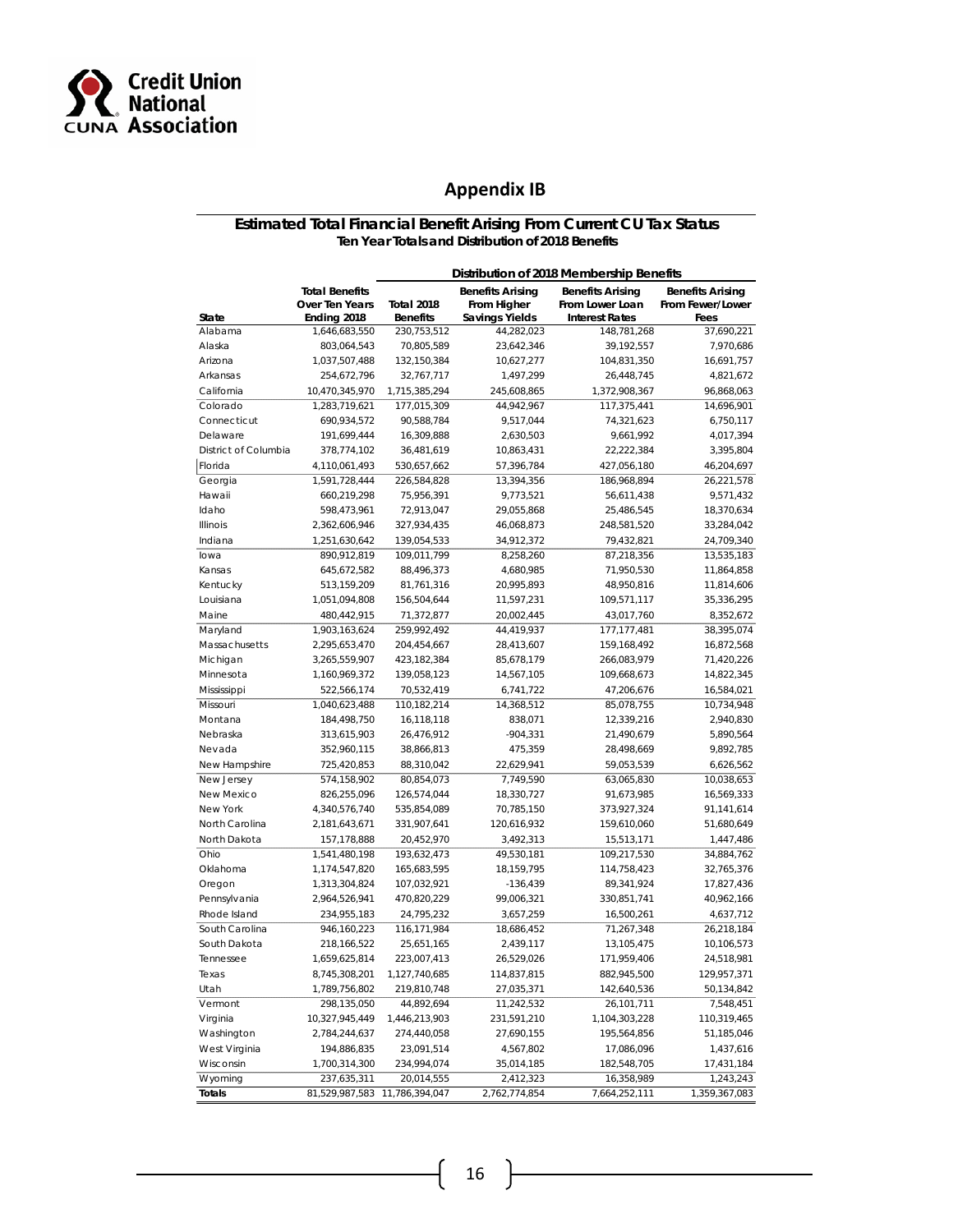

### **Appendix II**

**Credit Unions Serve as Counter-Cyclical Influence - Continuing to Lend as Other Lenders Pull Back** Sources: FDIC, NCUA, and CUNA

| <b>Originations During Height of Crisis</b><br>December 2018<br>Banking<br>State<br>2007<br>2008<br>2009<br>Credit Unions<br><b>Difference</b><br>Institutions<br>Alabama<br>22.7%<br>36.6%<br>2.1%<br>$-39.7%$<br>212.2%<br>251.9%<br>19.0%<br>Alaska<br>32.1%<br>63.7%<br>$-25.5%$<br>287.1%<br>312.6%<br>23.5%<br>Arizona<br>$-23.4%$<br>3.4%<br>$-39.4%$<br>302.7%<br>342.1%<br>8.6%<br>28.7%<br>$-7.3%$<br>28.2%<br>2358.5%<br>2330.3%<br>Arkansas<br>1.8%<br>16.4%<br>12.0%<br>$-12.1%$<br>43.6%<br>55.6%<br>California<br>32.10%<br>41.5%<br>51.5%<br>$-24.5%$<br>212.1%<br>236.6%<br>Colorado<br>8.70%<br>14.5%<br>102.3%<br>21.3%<br>1139.4%<br>Connecticut<br>1118.1%<br>37.40%<br>14.9%<br>$-2.5%$<br>33.6%<br>21893.0%<br>21859.4%<br>Delaware<br>Columbia<br>$-9.70%$<br>5.9%<br>132.7%<br>$-51.0%$<br>1007.3%<br>1058.3%<br>8.00%<br>$-20.0%$<br>$-1.1%$<br>$-37.7%$<br>191.0%<br>228.7%<br>Florida<br>48.6%<br>13.20%<br>23.2%<br>$-32.0%$<br>360.2%<br>392.1%<br>Georgia<br>39.5%<br>70.2%<br>Hawaii<br>37.30%<br>38.9%<br>$-16.7%$<br>86.8%<br>Idaho<br>19.30%<br>24.2%<br>94.6%<br>$-16.6%$<br>1497.3%<br>1513.9%<br>29.0%<br>33.0%<br>11.6%<br>239.7%<br><b>Illinois</b><br>55.7%<br>228.1%<br>20.1%<br>14.0%<br>37.8%<br>$-3.3%$<br>Indiana<br>204.2%<br>207.5%<br>14.8%<br>5.9%<br>16.10%<br>63.8%<br>520.2%<br>lowa<br>514.3%<br>33.8%<br>66.0%<br>46.3%<br>$-1.6%$<br>123.7%<br>125.3%<br>Kansas<br>21.4%<br>14.7%<br>10.9%<br>$-2.8%$<br>611.9%<br>Kentucky<br>614.7%<br>2.5%<br>18.0%<br>14.8%<br>18.7%<br>1900.1%<br>1897.6%<br>Louisiana<br>29.7%<br>16.4%<br>17.6%<br>$-44.4%$<br>Maine<br>316.4%<br>360.8%<br>18.5%<br>56.3%<br>42.3%<br>$-36.1%$<br>1157.5%<br>Maryland<br>1193.6%<br>1.5%<br>58.6%<br>42.0%<br>17.8%<br>261.2%<br>Massachusetts<br>243.4%<br>$-12.3%$<br>31.3%<br>51.5%<br>$-59.0%$<br>Michigan<br>417.6%<br>476.6%<br>2.0%<br>8.9%<br>70.6%<br>$-9.8%$<br>Minnesota<br>178.4%<br>188.2%<br>20.6%<br>17.1%<br>82.8%<br>48.0%<br>791.6%<br>Mississippi<br>743.6%<br>9.4%<br>31.9%<br>79.9%<br>$-6.1%$<br>628.8%<br>634.9%<br>Missouri<br>7.5%<br>9.9%<br>213.3%<br>37.6%<br>7.0%<br>Montana<br>$-30.6%$<br>$-11.3%$<br>14.3%<br>73.3%<br>19.6%<br>$-1.4%$<br>Nebraska<br>$-21.0%$<br>10.0%<br>$-18.1%$<br>$-93.2%$<br>34.0%<br>Nevada<br>$-29.4%$<br>127.2%<br>4.9%<br>93.8%<br>28.6%<br>$-42.8%$<br>383.4%<br>426.2%<br>New Hampshire<br>7.5%<br>37.1%<br>64.9%<br>8.4%<br>165.8%<br>157.4%<br>New Jersey<br>14.7%<br>19.3%<br>11.4%<br>New Mexico<br>$-48.0%$<br>645.8%<br>693.7%<br>New York<br>18.8%<br>38.1%<br>105.3%<br>$-22.3%$<br>175.7%<br>198.0%<br>North Carolina<br>10.2%<br>60.3%<br>$-4.8%$<br>$-24.2%$<br>86.6%<br>110.8%<br>6.8%<br>5.9%<br>24.1%<br>60.1%<br>164.8%<br>158.9%<br>North Dakota<br>10.3%<br>29.6%<br>$-10.0%$<br>Ohio<br>52.0%<br>426.7%<br>436.7%<br>14.5%<br>17.5%<br>47.5%<br>10.9%<br>39.5%<br>Oklahoma<br>28.6%<br>19.7%<br>36.0%<br>59.9%<br>$-38.8%$<br>159.2%<br>Oregon<br>198.0%<br>15.8%<br>28.0%<br>73.2%<br>Pennsylvania<br>$-34.6%$<br>446.2%<br>480.8%<br>1.6%<br>75.8%<br>22.8%<br>234.0%<br>Rhode Island<br>103.4%<br>$-130.7%$<br>19.2%<br>South Carolina<br>17.4%<br>33.3%<br>$-39.0%$<br>963.8%<br>1002.9%<br>South Dakota<br>4.9%<br>20.1%<br>119.1%<br>60.6%<br>234.2%<br>173.6%<br>8.2%<br>26.9%<br>18.2%<br>11.1%<br>392.8%<br>381.8%<br>Tennessee<br>lexas<br>14.5%<br>15.1%<br>26.7%<br>12.4%<br>107.1%<br>94.6%<br>22.4%<br>$-5.2%$<br>13.2%<br>79.3%<br>115.1%<br>35.8%<br>Utah<br>Vermont<br>14.1%<br>22.6%<br>122.2%<br>580.4%<br>632.1%<br>$-51.7%$<br>Virginia<br>10.0%<br>15.5%<br>25.9%<br>70.9%<br>841.8%<br>770.9%<br>25.2%<br>21.7%<br>59.7%<br>$-19.0%$<br>429.8%<br>Washington<br>410.7%<br>1.6%<br>21.3%<br>6.2%<br>West Virginia<br>$-8.8%$<br>120.7%<br>114.4%<br>3.3%<br>40.6%<br>$-25.1%$<br>159.4%<br>Wisconsin<br>63.6%<br>184.5%<br>$-3.6%$<br>$-3.2%$<br>Wyoming<br>29.4%<br>39.7%<br>188.0%<br>191.2%<br>13.6%<br>29.0%<br><b>Totals</b><br>44.3%<br>$-5.8%$<br>180.6%<br>186.4% | % Change in Credit Union 1st Mortgage |  | Small Business Loan Growth: June 2007 to |  |  |  |  |
|----------------------------------------------------------------------------------------------------------------------------------------------------------------------------------------------------------------------------------------------------------------------------------------------------------------------------------------------------------------------------------------------------------------------------------------------------------------------------------------------------------------------------------------------------------------------------------------------------------------------------------------------------------------------------------------------------------------------------------------------------------------------------------------------------------------------------------------------------------------------------------------------------------------------------------------------------------------------------------------------------------------------------------------------------------------------------------------------------------------------------------------------------------------------------------------------------------------------------------------------------------------------------------------------------------------------------------------------------------------------------------------------------------------------------------------------------------------------------------------------------------------------------------------------------------------------------------------------------------------------------------------------------------------------------------------------------------------------------------------------------------------------------------------------------------------------------------------------------------------------------------------------------------------------------------------------------------------------------------------------------------------------------------------------------------------------------------------------------------------------------------------------------------------------------------------------------------------------------------------------------------------------------------------------------------------------------------------------------------------------------------------------------------------------------------------------------------------------------------------------------------------------------------------------------------------------------------------------------------------------------------------------------------------------------------------------------------------------------------------------------------------------------------------------------------------------------------------------------------------------------------------------------------------------------------------------------------------------------------------------------------------------------------------------------------------------------------------------------------------------------------------------------------------------------------------------------------------------------------------------------------------------------------------------------------------------------------------------------------------------------------------------------------------------------------------------------------------------------------------------------------------------------------------------------------------------------------------------------------------------------------------------------------------------------------------------------------------------------------------------------------------------------------------------------------------------------------------------------------------------------------------------------------------------------------------------------------------------------------------------------------------|---------------------------------------|--|------------------------------------------|--|--|--|--|
|                                                                                                                                                                                                                                                                                                                                                                                                                                                                                                                                                                                                                                                                                                                                                                                                                                                                                                                                                                                                                                                                                                                                                                                                                                                                                                                                                                                                                                                                                                                                                                                                                                                                                                                                                                                                                                                                                                                                                                                                                                                                                                                                                                                                                                                                                                                                                                                                                                                                                                                                                                                                                                                                                                                                                                                                                                                                                                                                                                                                                                                                                                                                                                                                                                                                                                                                                                                                                                                                                                                                                                                                                                                                                                                                                                                                                                                                                                                                                                                                                |                                       |  |                                          |  |  |  |  |
|                                                                                                                                                                                                                                                                                                                                                                                                                                                                                                                                                                                                                                                                                                                                                                                                                                                                                                                                                                                                                                                                                                                                                                                                                                                                                                                                                                                                                                                                                                                                                                                                                                                                                                                                                                                                                                                                                                                                                                                                                                                                                                                                                                                                                                                                                                                                                                                                                                                                                                                                                                                                                                                                                                                                                                                                                                                                                                                                                                                                                                                                                                                                                                                                                                                                                                                                                                                                                                                                                                                                                                                                                                                                                                                                                                                                                                                                                                                                                                                                                |                                       |  |                                          |  |  |  |  |
|                                                                                                                                                                                                                                                                                                                                                                                                                                                                                                                                                                                                                                                                                                                                                                                                                                                                                                                                                                                                                                                                                                                                                                                                                                                                                                                                                                                                                                                                                                                                                                                                                                                                                                                                                                                                                                                                                                                                                                                                                                                                                                                                                                                                                                                                                                                                                                                                                                                                                                                                                                                                                                                                                                                                                                                                                                                                                                                                                                                                                                                                                                                                                                                                                                                                                                                                                                                                                                                                                                                                                                                                                                                                                                                                                                                                                                                                                                                                                                                                                |                                       |  |                                          |  |  |  |  |
|                                                                                                                                                                                                                                                                                                                                                                                                                                                                                                                                                                                                                                                                                                                                                                                                                                                                                                                                                                                                                                                                                                                                                                                                                                                                                                                                                                                                                                                                                                                                                                                                                                                                                                                                                                                                                                                                                                                                                                                                                                                                                                                                                                                                                                                                                                                                                                                                                                                                                                                                                                                                                                                                                                                                                                                                                                                                                                                                                                                                                                                                                                                                                                                                                                                                                                                                                                                                                                                                                                                                                                                                                                                                                                                                                                                                                                                                                                                                                                                                                |                                       |  |                                          |  |  |  |  |
|                                                                                                                                                                                                                                                                                                                                                                                                                                                                                                                                                                                                                                                                                                                                                                                                                                                                                                                                                                                                                                                                                                                                                                                                                                                                                                                                                                                                                                                                                                                                                                                                                                                                                                                                                                                                                                                                                                                                                                                                                                                                                                                                                                                                                                                                                                                                                                                                                                                                                                                                                                                                                                                                                                                                                                                                                                                                                                                                                                                                                                                                                                                                                                                                                                                                                                                                                                                                                                                                                                                                                                                                                                                                                                                                                                                                                                                                                                                                                                                                                |                                       |  |                                          |  |  |  |  |
|                                                                                                                                                                                                                                                                                                                                                                                                                                                                                                                                                                                                                                                                                                                                                                                                                                                                                                                                                                                                                                                                                                                                                                                                                                                                                                                                                                                                                                                                                                                                                                                                                                                                                                                                                                                                                                                                                                                                                                                                                                                                                                                                                                                                                                                                                                                                                                                                                                                                                                                                                                                                                                                                                                                                                                                                                                                                                                                                                                                                                                                                                                                                                                                                                                                                                                                                                                                                                                                                                                                                                                                                                                                                                                                                                                                                                                                                                                                                                                                                                |                                       |  |                                          |  |  |  |  |
|                                                                                                                                                                                                                                                                                                                                                                                                                                                                                                                                                                                                                                                                                                                                                                                                                                                                                                                                                                                                                                                                                                                                                                                                                                                                                                                                                                                                                                                                                                                                                                                                                                                                                                                                                                                                                                                                                                                                                                                                                                                                                                                                                                                                                                                                                                                                                                                                                                                                                                                                                                                                                                                                                                                                                                                                                                                                                                                                                                                                                                                                                                                                                                                                                                                                                                                                                                                                                                                                                                                                                                                                                                                                                                                                                                                                                                                                                                                                                                                                                |                                       |  |                                          |  |  |  |  |
|                                                                                                                                                                                                                                                                                                                                                                                                                                                                                                                                                                                                                                                                                                                                                                                                                                                                                                                                                                                                                                                                                                                                                                                                                                                                                                                                                                                                                                                                                                                                                                                                                                                                                                                                                                                                                                                                                                                                                                                                                                                                                                                                                                                                                                                                                                                                                                                                                                                                                                                                                                                                                                                                                                                                                                                                                                                                                                                                                                                                                                                                                                                                                                                                                                                                                                                                                                                                                                                                                                                                                                                                                                                                                                                                                                                                                                                                                                                                                                                                                |                                       |  |                                          |  |  |  |  |
|                                                                                                                                                                                                                                                                                                                                                                                                                                                                                                                                                                                                                                                                                                                                                                                                                                                                                                                                                                                                                                                                                                                                                                                                                                                                                                                                                                                                                                                                                                                                                                                                                                                                                                                                                                                                                                                                                                                                                                                                                                                                                                                                                                                                                                                                                                                                                                                                                                                                                                                                                                                                                                                                                                                                                                                                                                                                                                                                                                                                                                                                                                                                                                                                                                                                                                                                                                                                                                                                                                                                                                                                                                                                                                                                                                                                                                                                                                                                                                                                                |                                       |  |                                          |  |  |  |  |
|                                                                                                                                                                                                                                                                                                                                                                                                                                                                                                                                                                                                                                                                                                                                                                                                                                                                                                                                                                                                                                                                                                                                                                                                                                                                                                                                                                                                                                                                                                                                                                                                                                                                                                                                                                                                                                                                                                                                                                                                                                                                                                                                                                                                                                                                                                                                                                                                                                                                                                                                                                                                                                                                                                                                                                                                                                                                                                                                                                                                                                                                                                                                                                                                                                                                                                                                                                                                                                                                                                                                                                                                                                                                                                                                                                                                                                                                                                                                                                                                                |                                       |  |                                          |  |  |  |  |
|                                                                                                                                                                                                                                                                                                                                                                                                                                                                                                                                                                                                                                                                                                                                                                                                                                                                                                                                                                                                                                                                                                                                                                                                                                                                                                                                                                                                                                                                                                                                                                                                                                                                                                                                                                                                                                                                                                                                                                                                                                                                                                                                                                                                                                                                                                                                                                                                                                                                                                                                                                                                                                                                                                                                                                                                                                                                                                                                                                                                                                                                                                                                                                                                                                                                                                                                                                                                                                                                                                                                                                                                                                                                                                                                                                                                                                                                                                                                                                                                                |                                       |  |                                          |  |  |  |  |
|                                                                                                                                                                                                                                                                                                                                                                                                                                                                                                                                                                                                                                                                                                                                                                                                                                                                                                                                                                                                                                                                                                                                                                                                                                                                                                                                                                                                                                                                                                                                                                                                                                                                                                                                                                                                                                                                                                                                                                                                                                                                                                                                                                                                                                                                                                                                                                                                                                                                                                                                                                                                                                                                                                                                                                                                                                                                                                                                                                                                                                                                                                                                                                                                                                                                                                                                                                                                                                                                                                                                                                                                                                                                                                                                                                                                                                                                                                                                                                                                                |                                       |  |                                          |  |  |  |  |
|                                                                                                                                                                                                                                                                                                                                                                                                                                                                                                                                                                                                                                                                                                                                                                                                                                                                                                                                                                                                                                                                                                                                                                                                                                                                                                                                                                                                                                                                                                                                                                                                                                                                                                                                                                                                                                                                                                                                                                                                                                                                                                                                                                                                                                                                                                                                                                                                                                                                                                                                                                                                                                                                                                                                                                                                                                                                                                                                                                                                                                                                                                                                                                                                                                                                                                                                                                                                                                                                                                                                                                                                                                                                                                                                                                                                                                                                                                                                                                                                                |                                       |  |                                          |  |  |  |  |
|                                                                                                                                                                                                                                                                                                                                                                                                                                                                                                                                                                                                                                                                                                                                                                                                                                                                                                                                                                                                                                                                                                                                                                                                                                                                                                                                                                                                                                                                                                                                                                                                                                                                                                                                                                                                                                                                                                                                                                                                                                                                                                                                                                                                                                                                                                                                                                                                                                                                                                                                                                                                                                                                                                                                                                                                                                                                                                                                                                                                                                                                                                                                                                                                                                                                                                                                                                                                                                                                                                                                                                                                                                                                                                                                                                                                                                                                                                                                                                                                                |                                       |  |                                          |  |  |  |  |
|                                                                                                                                                                                                                                                                                                                                                                                                                                                                                                                                                                                                                                                                                                                                                                                                                                                                                                                                                                                                                                                                                                                                                                                                                                                                                                                                                                                                                                                                                                                                                                                                                                                                                                                                                                                                                                                                                                                                                                                                                                                                                                                                                                                                                                                                                                                                                                                                                                                                                                                                                                                                                                                                                                                                                                                                                                                                                                                                                                                                                                                                                                                                                                                                                                                                                                                                                                                                                                                                                                                                                                                                                                                                                                                                                                                                                                                                                                                                                                                                                |                                       |  |                                          |  |  |  |  |
|                                                                                                                                                                                                                                                                                                                                                                                                                                                                                                                                                                                                                                                                                                                                                                                                                                                                                                                                                                                                                                                                                                                                                                                                                                                                                                                                                                                                                                                                                                                                                                                                                                                                                                                                                                                                                                                                                                                                                                                                                                                                                                                                                                                                                                                                                                                                                                                                                                                                                                                                                                                                                                                                                                                                                                                                                                                                                                                                                                                                                                                                                                                                                                                                                                                                                                                                                                                                                                                                                                                                                                                                                                                                                                                                                                                                                                                                                                                                                                                                                |                                       |  |                                          |  |  |  |  |
|                                                                                                                                                                                                                                                                                                                                                                                                                                                                                                                                                                                                                                                                                                                                                                                                                                                                                                                                                                                                                                                                                                                                                                                                                                                                                                                                                                                                                                                                                                                                                                                                                                                                                                                                                                                                                                                                                                                                                                                                                                                                                                                                                                                                                                                                                                                                                                                                                                                                                                                                                                                                                                                                                                                                                                                                                                                                                                                                                                                                                                                                                                                                                                                                                                                                                                                                                                                                                                                                                                                                                                                                                                                                                                                                                                                                                                                                                                                                                                                                                |                                       |  |                                          |  |  |  |  |
|                                                                                                                                                                                                                                                                                                                                                                                                                                                                                                                                                                                                                                                                                                                                                                                                                                                                                                                                                                                                                                                                                                                                                                                                                                                                                                                                                                                                                                                                                                                                                                                                                                                                                                                                                                                                                                                                                                                                                                                                                                                                                                                                                                                                                                                                                                                                                                                                                                                                                                                                                                                                                                                                                                                                                                                                                                                                                                                                                                                                                                                                                                                                                                                                                                                                                                                                                                                                                                                                                                                                                                                                                                                                                                                                                                                                                                                                                                                                                                                                                |                                       |  |                                          |  |  |  |  |
|                                                                                                                                                                                                                                                                                                                                                                                                                                                                                                                                                                                                                                                                                                                                                                                                                                                                                                                                                                                                                                                                                                                                                                                                                                                                                                                                                                                                                                                                                                                                                                                                                                                                                                                                                                                                                                                                                                                                                                                                                                                                                                                                                                                                                                                                                                                                                                                                                                                                                                                                                                                                                                                                                                                                                                                                                                                                                                                                                                                                                                                                                                                                                                                                                                                                                                                                                                                                                                                                                                                                                                                                                                                                                                                                                                                                                                                                                                                                                                                                                |                                       |  |                                          |  |  |  |  |
|                                                                                                                                                                                                                                                                                                                                                                                                                                                                                                                                                                                                                                                                                                                                                                                                                                                                                                                                                                                                                                                                                                                                                                                                                                                                                                                                                                                                                                                                                                                                                                                                                                                                                                                                                                                                                                                                                                                                                                                                                                                                                                                                                                                                                                                                                                                                                                                                                                                                                                                                                                                                                                                                                                                                                                                                                                                                                                                                                                                                                                                                                                                                                                                                                                                                                                                                                                                                                                                                                                                                                                                                                                                                                                                                                                                                                                                                                                                                                                                                                |                                       |  |                                          |  |  |  |  |
|                                                                                                                                                                                                                                                                                                                                                                                                                                                                                                                                                                                                                                                                                                                                                                                                                                                                                                                                                                                                                                                                                                                                                                                                                                                                                                                                                                                                                                                                                                                                                                                                                                                                                                                                                                                                                                                                                                                                                                                                                                                                                                                                                                                                                                                                                                                                                                                                                                                                                                                                                                                                                                                                                                                                                                                                                                                                                                                                                                                                                                                                                                                                                                                                                                                                                                                                                                                                                                                                                                                                                                                                                                                                                                                                                                                                                                                                                                                                                                                                                |                                       |  |                                          |  |  |  |  |
|                                                                                                                                                                                                                                                                                                                                                                                                                                                                                                                                                                                                                                                                                                                                                                                                                                                                                                                                                                                                                                                                                                                                                                                                                                                                                                                                                                                                                                                                                                                                                                                                                                                                                                                                                                                                                                                                                                                                                                                                                                                                                                                                                                                                                                                                                                                                                                                                                                                                                                                                                                                                                                                                                                                                                                                                                                                                                                                                                                                                                                                                                                                                                                                                                                                                                                                                                                                                                                                                                                                                                                                                                                                                                                                                                                                                                                                                                                                                                                                                                |                                       |  |                                          |  |  |  |  |
|                                                                                                                                                                                                                                                                                                                                                                                                                                                                                                                                                                                                                                                                                                                                                                                                                                                                                                                                                                                                                                                                                                                                                                                                                                                                                                                                                                                                                                                                                                                                                                                                                                                                                                                                                                                                                                                                                                                                                                                                                                                                                                                                                                                                                                                                                                                                                                                                                                                                                                                                                                                                                                                                                                                                                                                                                                                                                                                                                                                                                                                                                                                                                                                                                                                                                                                                                                                                                                                                                                                                                                                                                                                                                                                                                                                                                                                                                                                                                                                                                |                                       |  |                                          |  |  |  |  |
|                                                                                                                                                                                                                                                                                                                                                                                                                                                                                                                                                                                                                                                                                                                                                                                                                                                                                                                                                                                                                                                                                                                                                                                                                                                                                                                                                                                                                                                                                                                                                                                                                                                                                                                                                                                                                                                                                                                                                                                                                                                                                                                                                                                                                                                                                                                                                                                                                                                                                                                                                                                                                                                                                                                                                                                                                                                                                                                                                                                                                                                                                                                                                                                                                                                                                                                                                                                                                                                                                                                                                                                                                                                                                                                                                                                                                                                                                                                                                                                                                |                                       |  |                                          |  |  |  |  |
|                                                                                                                                                                                                                                                                                                                                                                                                                                                                                                                                                                                                                                                                                                                                                                                                                                                                                                                                                                                                                                                                                                                                                                                                                                                                                                                                                                                                                                                                                                                                                                                                                                                                                                                                                                                                                                                                                                                                                                                                                                                                                                                                                                                                                                                                                                                                                                                                                                                                                                                                                                                                                                                                                                                                                                                                                                                                                                                                                                                                                                                                                                                                                                                                                                                                                                                                                                                                                                                                                                                                                                                                                                                                                                                                                                                                                                                                                                                                                                                                                |                                       |  |                                          |  |  |  |  |
|                                                                                                                                                                                                                                                                                                                                                                                                                                                                                                                                                                                                                                                                                                                                                                                                                                                                                                                                                                                                                                                                                                                                                                                                                                                                                                                                                                                                                                                                                                                                                                                                                                                                                                                                                                                                                                                                                                                                                                                                                                                                                                                                                                                                                                                                                                                                                                                                                                                                                                                                                                                                                                                                                                                                                                                                                                                                                                                                                                                                                                                                                                                                                                                                                                                                                                                                                                                                                                                                                                                                                                                                                                                                                                                                                                                                                                                                                                                                                                                                                |                                       |  |                                          |  |  |  |  |
|                                                                                                                                                                                                                                                                                                                                                                                                                                                                                                                                                                                                                                                                                                                                                                                                                                                                                                                                                                                                                                                                                                                                                                                                                                                                                                                                                                                                                                                                                                                                                                                                                                                                                                                                                                                                                                                                                                                                                                                                                                                                                                                                                                                                                                                                                                                                                                                                                                                                                                                                                                                                                                                                                                                                                                                                                                                                                                                                                                                                                                                                                                                                                                                                                                                                                                                                                                                                                                                                                                                                                                                                                                                                                                                                                                                                                                                                                                                                                                                                                |                                       |  |                                          |  |  |  |  |
|                                                                                                                                                                                                                                                                                                                                                                                                                                                                                                                                                                                                                                                                                                                                                                                                                                                                                                                                                                                                                                                                                                                                                                                                                                                                                                                                                                                                                                                                                                                                                                                                                                                                                                                                                                                                                                                                                                                                                                                                                                                                                                                                                                                                                                                                                                                                                                                                                                                                                                                                                                                                                                                                                                                                                                                                                                                                                                                                                                                                                                                                                                                                                                                                                                                                                                                                                                                                                                                                                                                                                                                                                                                                                                                                                                                                                                                                                                                                                                                                                |                                       |  |                                          |  |  |  |  |
|                                                                                                                                                                                                                                                                                                                                                                                                                                                                                                                                                                                                                                                                                                                                                                                                                                                                                                                                                                                                                                                                                                                                                                                                                                                                                                                                                                                                                                                                                                                                                                                                                                                                                                                                                                                                                                                                                                                                                                                                                                                                                                                                                                                                                                                                                                                                                                                                                                                                                                                                                                                                                                                                                                                                                                                                                                                                                                                                                                                                                                                                                                                                                                                                                                                                                                                                                                                                                                                                                                                                                                                                                                                                                                                                                                                                                                                                                                                                                                                                                |                                       |  |                                          |  |  |  |  |
|                                                                                                                                                                                                                                                                                                                                                                                                                                                                                                                                                                                                                                                                                                                                                                                                                                                                                                                                                                                                                                                                                                                                                                                                                                                                                                                                                                                                                                                                                                                                                                                                                                                                                                                                                                                                                                                                                                                                                                                                                                                                                                                                                                                                                                                                                                                                                                                                                                                                                                                                                                                                                                                                                                                                                                                                                                                                                                                                                                                                                                                                                                                                                                                                                                                                                                                                                                                                                                                                                                                                                                                                                                                                                                                                                                                                                                                                                                                                                                                                                |                                       |  |                                          |  |  |  |  |
|                                                                                                                                                                                                                                                                                                                                                                                                                                                                                                                                                                                                                                                                                                                                                                                                                                                                                                                                                                                                                                                                                                                                                                                                                                                                                                                                                                                                                                                                                                                                                                                                                                                                                                                                                                                                                                                                                                                                                                                                                                                                                                                                                                                                                                                                                                                                                                                                                                                                                                                                                                                                                                                                                                                                                                                                                                                                                                                                                                                                                                                                                                                                                                                                                                                                                                                                                                                                                                                                                                                                                                                                                                                                                                                                                                                                                                                                                                                                                                                                                |                                       |  |                                          |  |  |  |  |
|                                                                                                                                                                                                                                                                                                                                                                                                                                                                                                                                                                                                                                                                                                                                                                                                                                                                                                                                                                                                                                                                                                                                                                                                                                                                                                                                                                                                                                                                                                                                                                                                                                                                                                                                                                                                                                                                                                                                                                                                                                                                                                                                                                                                                                                                                                                                                                                                                                                                                                                                                                                                                                                                                                                                                                                                                                                                                                                                                                                                                                                                                                                                                                                                                                                                                                                                                                                                                                                                                                                                                                                                                                                                                                                                                                                                                                                                                                                                                                                                                |                                       |  |                                          |  |  |  |  |
|                                                                                                                                                                                                                                                                                                                                                                                                                                                                                                                                                                                                                                                                                                                                                                                                                                                                                                                                                                                                                                                                                                                                                                                                                                                                                                                                                                                                                                                                                                                                                                                                                                                                                                                                                                                                                                                                                                                                                                                                                                                                                                                                                                                                                                                                                                                                                                                                                                                                                                                                                                                                                                                                                                                                                                                                                                                                                                                                                                                                                                                                                                                                                                                                                                                                                                                                                                                                                                                                                                                                                                                                                                                                                                                                                                                                                                                                                                                                                                                                                |                                       |  |                                          |  |  |  |  |
|                                                                                                                                                                                                                                                                                                                                                                                                                                                                                                                                                                                                                                                                                                                                                                                                                                                                                                                                                                                                                                                                                                                                                                                                                                                                                                                                                                                                                                                                                                                                                                                                                                                                                                                                                                                                                                                                                                                                                                                                                                                                                                                                                                                                                                                                                                                                                                                                                                                                                                                                                                                                                                                                                                                                                                                                                                                                                                                                                                                                                                                                                                                                                                                                                                                                                                                                                                                                                                                                                                                                                                                                                                                                                                                                                                                                                                                                                                                                                                                                                |                                       |  |                                          |  |  |  |  |
|                                                                                                                                                                                                                                                                                                                                                                                                                                                                                                                                                                                                                                                                                                                                                                                                                                                                                                                                                                                                                                                                                                                                                                                                                                                                                                                                                                                                                                                                                                                                                                                                                                                                                                                                                                                                                                                                                                                                                                                                                                                                                                                                                                                                                                                                                                                                                                                                                                                                                                                                                                                                                                                                                                                                                                                                                                                                                                                                                                                                                                                                                                                                                                                                                                                                                                                                                                                                                                                                                                                                                                                                                                                                                                                                                                                                                                                                                                                                                                                                                |                                       |  |                                          |  |  |  |  |
|                                                                                                                                                                                                                                                                                                                                                                                                                                                                                                                                                                                                                                                                                                                                                                                                                                                                                                                                                                                                                                                                                                                                                                                                                                                                                                                                                                                                                                                                                                                                                                                                                                                                                                                                                                                                                                                                                                                                                                                                                                                                                                                                                                                                                                                                                                                                                                                                                                                                                                                                                                                                                                                                                                                                                                                                                                                                                                                                                                                                                                                                                                                                                                                                                                                                                                                                                                                                                                                                                                                                                                                                                                                                                                                                                                                                                                                                                                                                                                                                                |                                       |  |                                          |  |  |  |  |
|                                                                                                                                                                                                                                                                                                                                                                                                                                                                                                                                                                                                                                                                                                                                                                                                                                                                                                                                                                                                                                                                                                                                                                                                                                                                                                                                                                                                                                                                                                                                                                                                                                                                                                                                                                                                                                                                                                                                                                                                                                                                                                                                                                                                                                                                                                                                                                                                                                                                                                                                                                                                                                                                                                                                                                                                                                                                                                                                                                                                                                                                                                                                                                                                                                                                                                                                                                                                                                                                                                                                                                                                                                                                                                                                                                                                                                                                                                                                                                                                                |                                       |  |                                          |  |  |  |  |
|                                                                                                                                                                                                                                                                                                                                                                                                                                                                                                                                                                                                                                                                                                                                                                                                                                                                                                                                                                                                                                                                                                                                                                                                                                                                                                                                                                                                                                                                                                                                                                                                                                                                                                                                                                                                                                                                                                                                                                                                                                                                                                                                                                                                                                                                                                                                                                                                                                                                                                                                                                                                                                                                                                                                                                                                                                                                                                                                                                                                                                                                                                                                                                                                                                                                                                                                                                                                                                                                                                                                                                                                                                                                                                                                                                                                                                                                                                                                                                                                                |                                       |  |                                          |  |  |  |  |
|                                                                                                                                                                                                                                                                                                                                                                                                                                                                                                                                                                                                                                                                                                                                                                                                                                                                                                                                                                                                                                                                                                                                                                                                                                                                                                                                                                                                                                                                                                                                                                                                                                                                                                                                                                                                                                                                                                                                                                                                                                                                                                                                                                                                                                                                                                                                                                                                                                                                                                                                                                                                                                                                                                                                                                                                                                                                                                                                                                                                                                                                                                                                                                                                                                                                                                                                                                                                                                                                                                                                                                                                                                                                                                                                                                                                                                                                                                                                                                                                                |                                       |  |                                          |  |  |  |  |
|                                                                                                                                                                                                                                                                                                                                                                                                                                                                                                                                                                                                                                                                                                                                                                                                                                                                                                                                                                                                                                                                                                                                                                                                                                                                                                                                                                                                                                                                                                                                                                                                                                                                                                                                                                                                                                                                                                                                                                                                                                                                                                                                                                                                                                                                                                                                                                                                                                                                                                                                                                                                                                                                                                                                                                                                                                                                                                                                                                                                                                                                                                                                                                                                                                                                                                                                                                                                                                                                                                                                                                                                                                                                                                                                                                                                                                                                                                                                                                                                                |                                       |  |                                          |  |  |  |  |
|                                                                                                                                                                                                                                                                                                                                                                                                                                                                                                                                                                                                                                                                                                                                                                                                                                                                                                                                                                                                                                                                                                                                                                                                                                                                                                                                                                                                                                                                                                                                                                                                                                                                                                                                                                                                                                                                                                                                                                                                                                                                                                                                                                                                                                                                                                                                                                                                                                                                                                                                                                                                                                                                                                                                                                                                                                                                                                                                                                                                                                                                                                                                                                                                                                                                                                                                                                                                                                                                                                                                                                                                                                                                                                                                                                                                                                                                                                                                                                                                                |                                       |  |                                          |  |  |  |  |
|                                                                                                                                                                                                                                                                                                                                                                                                                                                                                                                                                                                                                                                                                                                                                                                                                                                                                                                                                                                                                                                                                                                                                                                                                                                                                                                                                                                                                                                                                                                                                                                                                                                                                                                                                                                                                                                                                                                                                                                                                                                                                                                                                                                                                                                                                                                                                                                                                                                                                                                                                                                                                                                                                                                                                                                                                                                                                                                                                                                                                                                                                                                                                                                                                                                                                                                                                                                                                                                                                                                                                                                                                                                                                                                                                                                                                                                                                                                                                                                                                |                                       |  |                                          |  |  |  |  |
|                                                                                                                                                                                                                                                                                                                                                                                                                                                                                                                                                                                                                                                                                                                                                                                                                                                                                                                                                                                                                                                                                                                                                                                                                                                                                                                                                                                                                                                                                                                                                                                                                                                                                                                                                                                                                                                                                                                                                                                                                                                                                                                                                                                                                                                                                                                                                                                                                                                                                                                                                                                                                                                                                                                                                                                                                                                                                                                                                                                                                                                                                                                                                                                                                                                                                                                                                                                                                                                                                                                                                                                                                                                                                                                                                                                                                                                                                                                                                                                                                |                                       |  |                                          |  |  |  |  |
|                                                                                                                                                                                                                                                                                                                                                                                                                                                                                                                                                                                                                                                                                                                                                                                                                                                                                                                                                                                                                                                                                                                                                                                                                                                                                                                                                                                                                                                                                                                                                                                                                                                                                                                                                                                                                                                                                                                                                                                                                                                                                                                                                                                                                                                                                                                                                                                                                                                                                                                                                                                                                                                                                                                                                                                                                                                                                                                                                                                                                                                                                                                                                                                                                                                                                                                                                                                                                                                                                                                                                                                                                                                                                                                                                                                                                                                                                                                                                                                                                |                                       |  |                                          |  |  |  |  |
|                                                                                                                                                                                                                                                                                                                                                                                                                                                                                                                                                                                                                                                                                                                                                                                                                                                                                                                                                                                                                                                                                                                                                                                                                                                                                                                                                                                                                                                                                                                                                                                                                                                                                                                                                                                                                                                                                                                                                                                                                                                                                                                                                                                                                                                                                                                                                                                                                                                                                                                                                                                                                                                                                                                                                                                                                                                                                                                                                                                                                                                                                                                                                                                                                                                                                                                                                                                                                                                                                                                                                                                                                                                                                                                                                                                                                                                                                                                                                                                                                |                                       |  |                                          |  |  |  |  |
|                                                                                                                                                                                                                                                                                                                                                                                                                                                                                                                                                                                                                                                                                                                                                                                                                                                                                                                                                                                                                                                                                                                                                                                                                                                                                                                                                                                                                                                                                                                                                                                                                                                                                                                                                                                                                                                                                                                                                                                                                                                                                                                                                                                                                                                                                                                                                                                                                                                                                                                                                                                                                                                                                                                                                                                                                                                                                                                                                                                                                                                                                                                                                                                                                                                                                                                                                                                                                                                                                                                                                                                                                                                                                                                                                                                                                                                                                                                                                                                                                |                                       |  |                                          |  |  |  |  |
|                                                                                                                                                                                                                                                                                                                                                                                                                                                                                                                                                                                                                                                                                                                                                                                                                                                                                                                                                                                                                                                                                                                                                                                                                                                                                                                                                                                                                                                                                                                                                                                                                                                                                                                                                                                                                                                                                                                                                                                                                                                                                                                                                                                                                                                                                                                                                                                                                                                                                                                                                                                                                                                                                                                                                                                                                                                                                                                                                                                                                                                                                                                                                                                                                                                                                                                                                                                                                                                                                                                                                                                                                                                                                                                                                                                                                                                                                                                                                                                                                |                                       |  |                                          |  |  |  |  |
|                                                                                                                                                                                                                                                                                                                                                                                                                                                                                                                                                                                                                                                                                                                                                                                                                                                                                                                                                                                                                                                                                                                                                                                                                                                                                                                                                                                                                                                                                                                                                                                                                                                                                                                                                                                                                                                                                                                                                                                                                                                                                                                                                                                                                                                                                                                                                                                                                                                                                                                                                                                                                                                                                                                                                                                                                                                                                                                                                                                                                                                                                                                                                                                                                                                                                                                                                                                                                                                                                                                                                                                                                                                                                                                                                                                                                                                                                                                                                                                                                |                                       |  |                                          |  |  |  |  |
|                                                                                                                                                                                                                                                                                                                                                                                                                                                                                                                                                                                                                                                                                                                                                                                                                                                                                                                                                                                                                                                                                                                                                                                                                                                                                                                                                                                                                                                                                                                                                                                                                                                                                                                                                                                                                                                                                                                                                                                                                                                                                                                                                                                                                                                                                                                                                                                                                                                                                                                                                                                                                                                                                                                                                                                                                                                                                                                                                                                                                                                                                                                                                                                                                                                                                                                                                                                                                                                                                                                                                                                                                                                                                                                                                                                                                                                                                                                                                                                                                |                                       |  |                                          |  |  |  |  |
|                                                                                                                                                                                                                                                                                                                                                                                                                                                                                                                                                                                                                                                                                                                                                                                                                                                                                                                                                                                                                                                                                                                                                                                                                                                                                                                                                                                                                                                                                                                                                                                                                                                                                                                                                                                                                                                                                                                                                                                                                                                                                                                                                                                                                                                                                                                                                                                                                                                                                                                                                                                                                                                                                                                                                                                                                                                                                                                                                                                                                                                                                                                                                                                                                                                                                                                                                                                                                                                                                                                                                                                                                                                                                                                                                                                                                                                                                                                                                                                                                |                                       |  |                                          |  |  |  |  |
|                                                                                                                                                                                                                                                                                                                                                                                                                                                                                                                                                                                                                                                                                                                                                                                                                                                                                                                                                                                                                                                                                                                                                                                                                                                                                                                                                                                                                                                                                                                                                                                                                                                                                                                                                                                                                                                                                                                                                                                                                                                                                                                                                                                                                                                                                                                                                                                                                                                                                                                                                                                                                                                                                                                                                                                                                                                                                                                                                                                                                                                                                                                                                                                                                                                                                                                                                                                                                                                                                                                                                                                                                                                                                                                                                                                                                                                                                                                                                                                                                |                                       |  |                                          |  |  |  |  |
|                                                                                                                                                                                                                                                                                                                                                                                                                                                                                                                                                                                                                                                                                                                                                                                                                                                                                                                                                                                                                                                                                                                                                                                                                                                                                                                                                                                                                                                                                                                                                                                                                                                                                                                                                                                                                                                                                                                                                                                                                                                                                                                                                                                                                                                                                                                                                                                                                                                                                                                                                                                                                                                                                                                                                                                                                                                                                                                                                                                                                                                                                                                                                                                                                                                                                                                                                                                                                                                                                                                                                                                                                                                                                                                                                                                                                                                                                                                                                                                                                |                                       |  |                                          |  |  |  |  |
|                                                                                                                                                                                                                                                                                                                                                                                                                                                                                                                                                                                                                                                                                                                                                                                                                                                                                                                                                                                                                                                                                                                                                                                                                                                                                                                                                                                                                                                                                                                                                                                                                                                                                                                                                                                                                                                                                                                                                                                                                                                                                                                                                                                                                                                                                                                                                                                                                                                                                                                                                                                                                                                                                                                                                                                                                                                                                                                                                                                                                                                                                                                                                                                                                                                                                                                                                                                                                                                                                                                                                                                                                                                                                                                                                                                                                                                                                                                                                                                                                |                                       |  |                                          |  |  |  |  |
|                                                                                                                                                                                                                                                                                                                                                                                                                                                                                                                                                                                                                                                                                                                                                                                                                                                                                                                                                                                                                                                                                                                                                                                                                                                                                                                                                                                                                                                                                                                                                                                                                                                                                                                                                                                                                                                                                                                                                                                                                                                                                                                                                                                                                                                                                                                                                                                                                                                                                                                                                                                                                                                                                                                                                                                                                                                                                                                                                                                                                                                                                                                                                                                                                                                                                                                                                                                                                                                                                                                                                                                                                                                                                                                                                                                                                                                                                                                                                                                                                |                                       |  |                                          |  |  |  |  |
|                                                                                                                                                                                                                                                                                                                                                                                                                                                                                                                                                                                                                                                                                                                                                                                                                                                                                                                                                                                                                                                                                                                                                                                                                                                                                                                                                                                                                                                                                                                                                                                                                                                                                                                                                                                                                                                                                                                                                                                                                                                                                                                                                                                                                                                                                                                                                                                                                                                                                                                                                                                                                                                                                                                                                                                                                                                                                                                                                                                                                                                                                                                                                                                                                                                                                                                                                                                                                                                                                                                                                                                                                                                                                                                                                                                                                                                                                                                                                                                                                |                                       |  |                                          |  |  |  |  |

 $\left\{ 17\right\}$